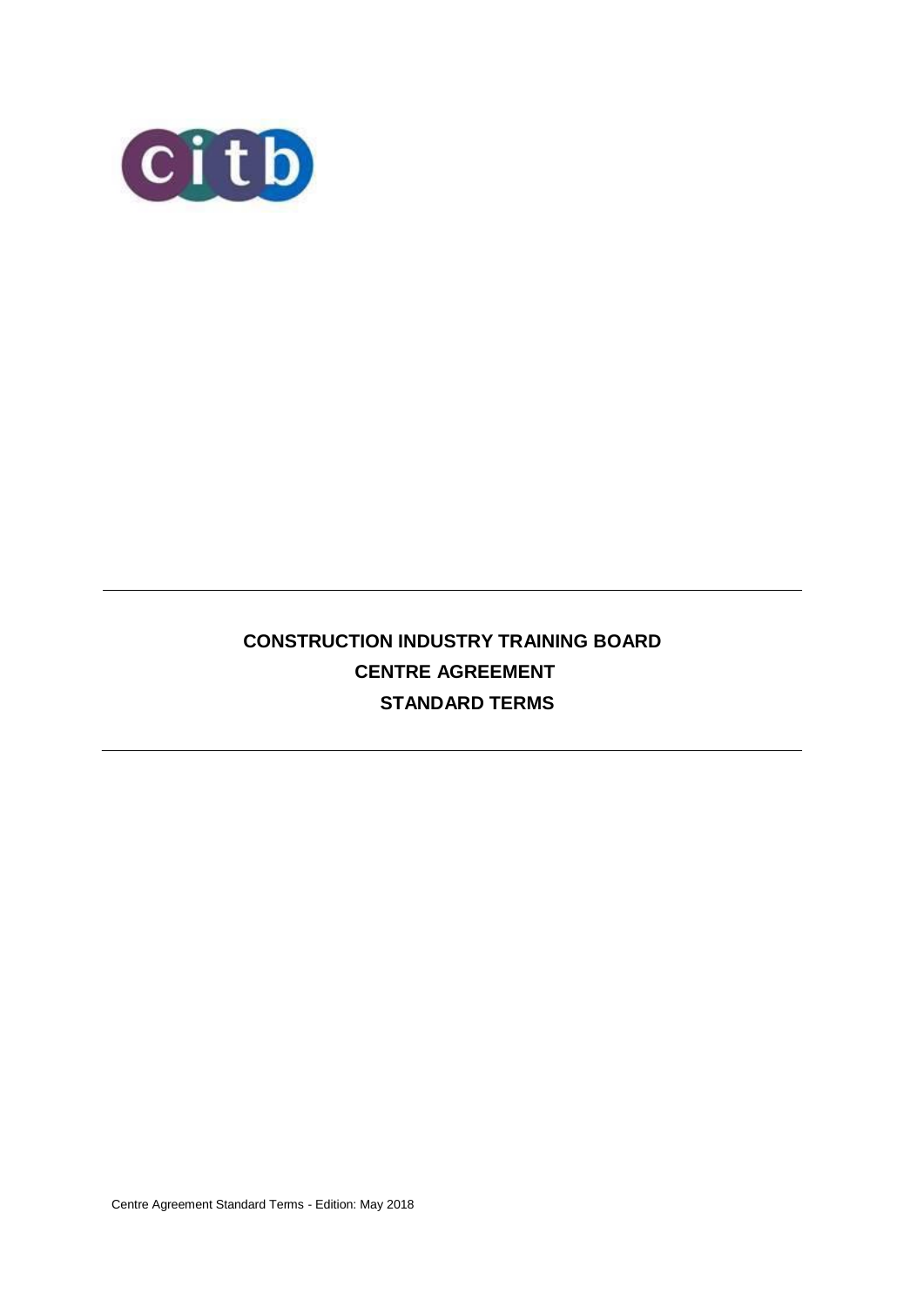# **TABLE OF CONTENTS**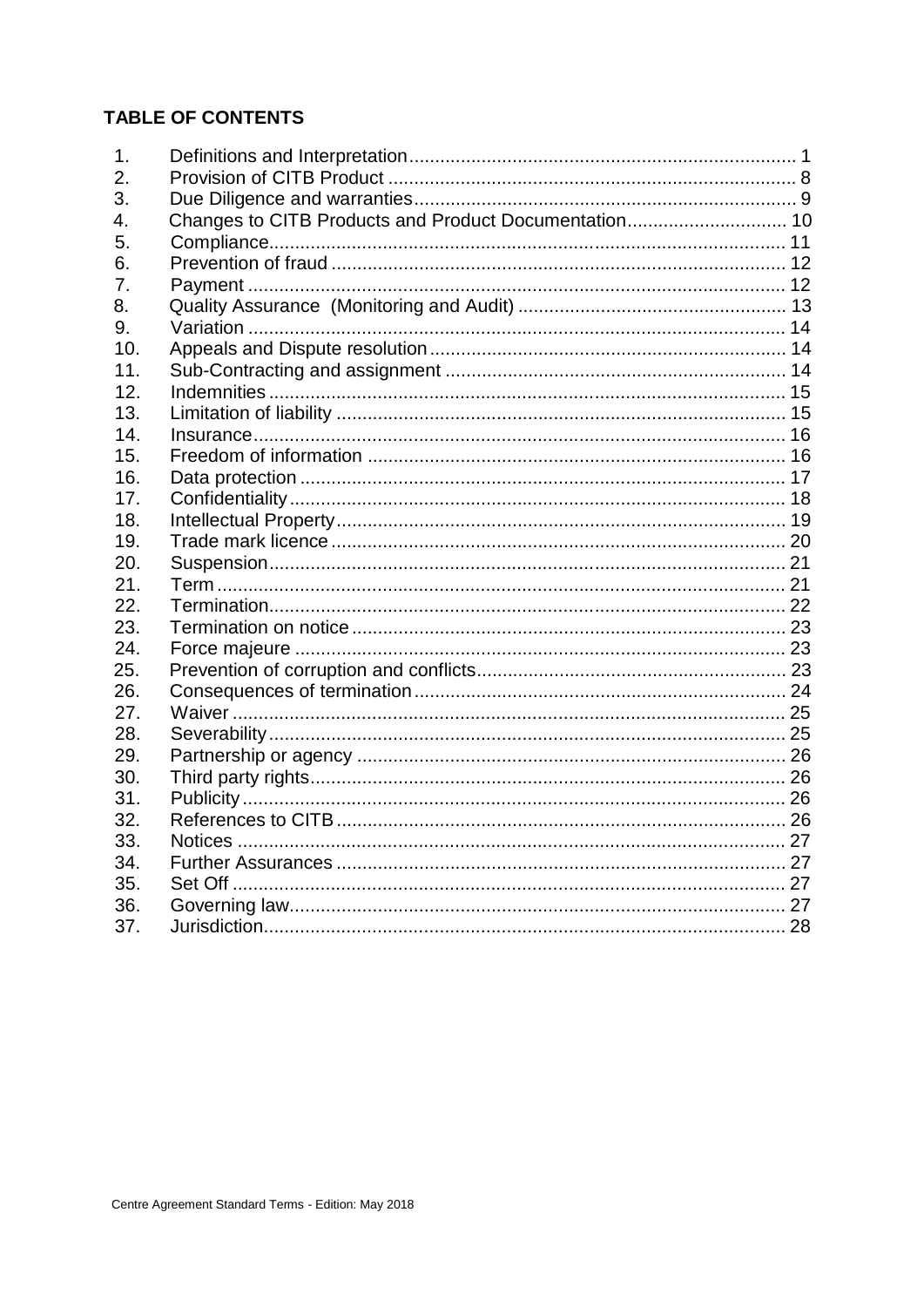# **CONSTRUCTION INDUSTRY TRAINING BOARD (CITB) CENTRE AGREEMENT STANDARD TERMS**

# **1. DEFINITIONS AND INTERPRETATION**

1.1 The definitions and rules of interpretation in this clause apply in this Agreement.

| <b>Agreement</b>                            | means the contract between CITB and the<br>Centre for the delivery of CITB Products<br>including the Form of Agreement for engaging<br>a Centre, these Standard Terms, Product<br>Documentation and all documents<br>and<br>materials referred to in<br>the<br>Form<br>$\circ$ f<br>Agreement. |
|---------------------------------------------|------------------------------------------------------------------------------------------------------------------------------------------------------------------------------------------------------------------------------------------------------------------------------------------------|
| <b>Appeal</b>                               | the appeal procedure referred to in clause 10.                                                                                                                                                                                                                                                 |
| <b>Application Form</b>                     | the application form submitted to CITB by the<br>Centre and/or any other information provided<br>by the Centre when seeking Centre Approval<br>or Centre Recognition.                                                                                                                          |
| <b>Approved</b>                             | includes the terms Accredited, Recognised,<br>Registered.                                                                                                                                                                                                                                      |
| <b>Authorised</b><br><b>Representatives</b> | the persons respectively designated as such<br>by CITB and the Centre, the first such persons<br>being set out in the Form of Agreement.                                                                                                                                                       |
| <b>Branding</b><br><b>Guidelines</b>        | the branding guidelines set out or referred to in<br>the Form of Agreement.                                                                                                                                                                                                                    |
| <b>Bribery Act</b>                          | the Bribery Act 2010 and any subordinate<br>legislation made under that Act from time to<br>time together with any guidance or codes of<br>practice issued by the relevant government<br>department concerning the legislation.                                                                |
| <b>Candidates</b>                           | includes the term Learner, Applicant, Delegate<br>and Operative wherever they are used in this<br>Agreement. It means an individual who takes a<br>test, assessment, course and/ or qualification<br>for a CITB Product delivered by the Centre.                                               |
| <b>Centre</b>                               | party to this Agreement<br>the<br>approved<br>or                                                                                                                                                                                                                                               |

recognised by CITB. Centre includes the terms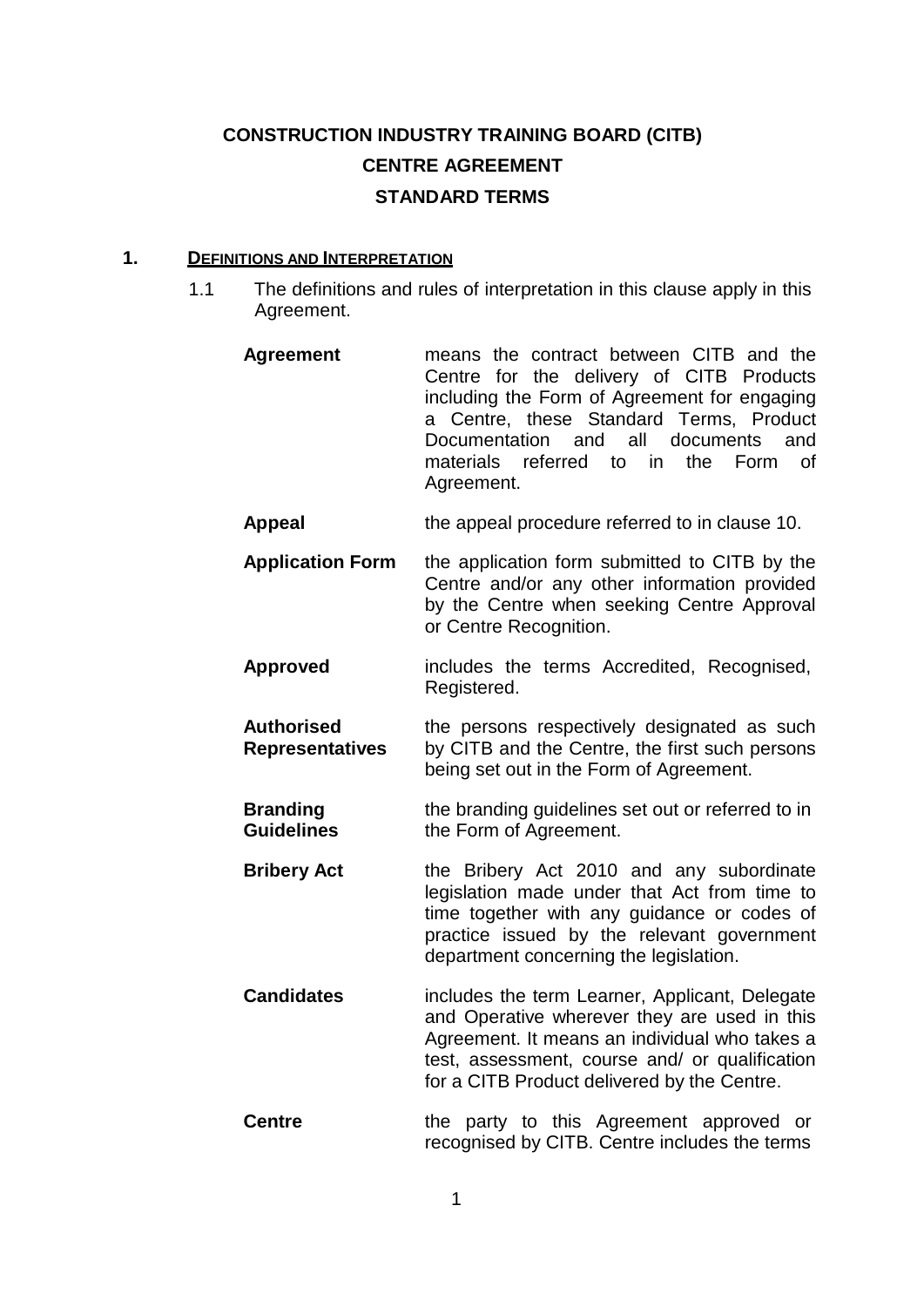Provider and Operator.

- **Centre Approval** the process through which a Centre wishing to deliver a CITB product is confirmed by CITB as being able to maintain the required quality and standard to deliver CITB Product and is accordingly approved by CITB.
- **Centre Criteria** the minimum requirements that the Centre must attain and maintain as set out in the Product Documentation.
- **Centre Personnel** all employees, staff, other workers, agents and consultants of the Centre and of any Peripatetic Staff who are engaged in the provision of the Services from time to time.
- **Centre Premises** the premises described as "Centre Location" in the Form of Agreement and any site, premises or location used by the Centre for training testing or assessment in association with the delivery of CITB Products under this Agreement. Centre Premises also include any premises or location used by the Centre for undertaking administration and/or storage in pursuance of this Agreement.
- **Centre Recognition** recognition of the Centre by CITB to record that the Centre has committed itself to maintain the required quality and consistency of providing the Services in accordance with and to the standards required by the Product Documentation.
- **CITB Policies** those policies created or adopted by CITB from time to time relating to health and safety, security, conduct of suppliers, contractors or individuals, conduct of business or otherwise which CITB requires Centres to comply with and which are notified in writing and/or published on CITB's website
- **CITB Product** product(s) owned by CITB set out in a Form of Agreement and which the Centre is approved or recognised to deliver.
- **Commencement Date** the date of the Agreement as set out in the Form of Agreement or, if later, the date on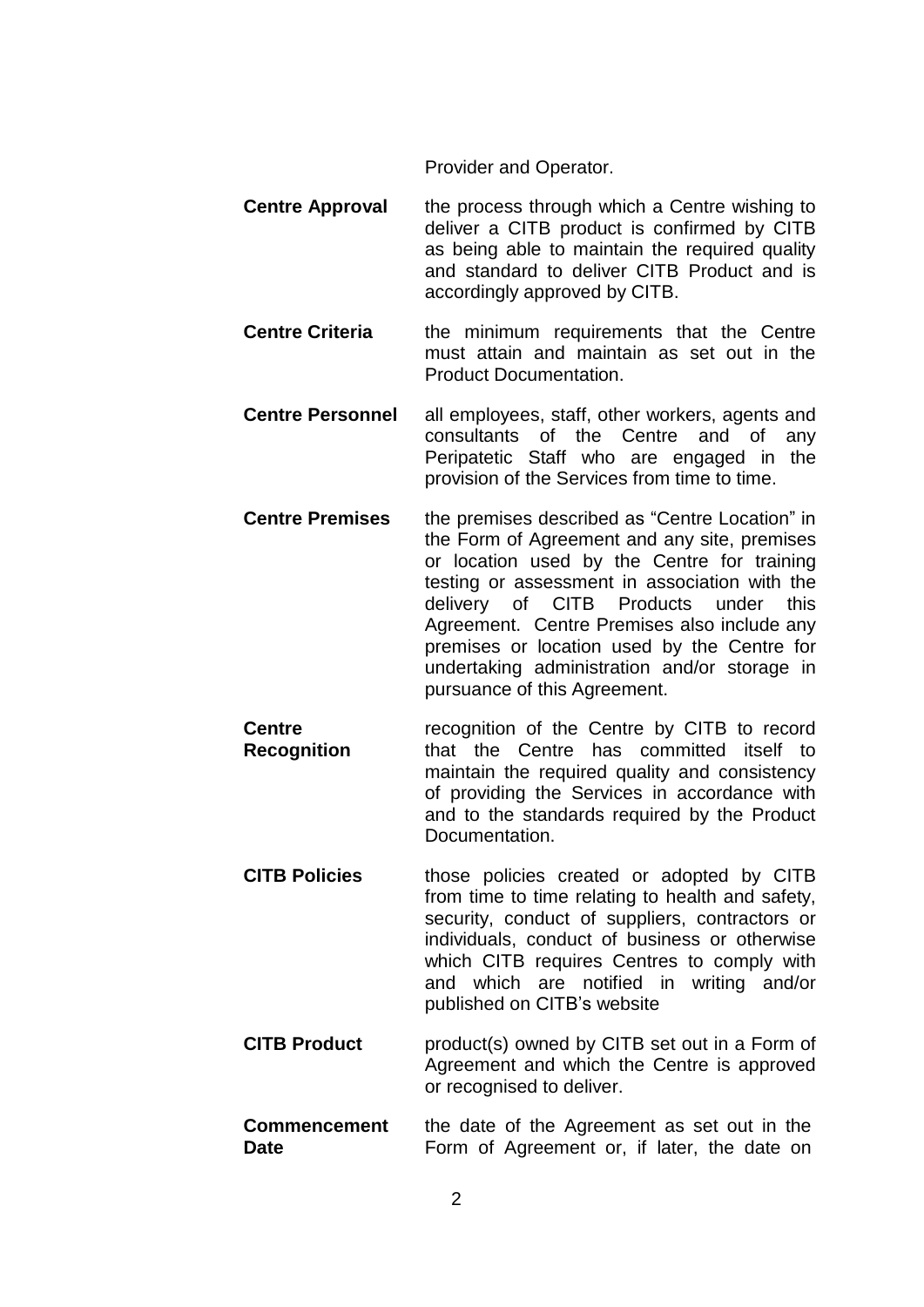which Centre Approval or Centre Registration is confirmed in writing by CITB to the Centre.

- **Corrective Actions** actions to be undertaken by the Centre as a result of breaches of the Scheme Rules. This includes the terms sanction, audit plan.
- **Data Protection Legislation** the Data Protection Act 1998 (DPA), the EU Data Protection Directive 95/46/EC, the Regulation of Investigatory Powers Act 2000, the Telecommunications (Lawful Business Practice) (Interception of Communications) Regulations 2000, the Electronic Communications Data Protection Directive 2002/58/EC, the Privacy and Electronic Communications (EC Directive) Regulations 2003, EU Regulation 2016/679 ("the General Data Protection Regulations"), the Data Protection Act 2018 (DPA18) and any UK or EU statutes, directives, regulations and guidelines amending or replacing these provisions, and all applicable laws and regulations relating to processing of personal data and privacy, including where applicable the guidance and codes of practice issued by the Information Commissioner.

#### **Dispute Resolution** the procedure set out in clause 10. **Procedure**

- **EIRs** the Environmental Information Regulations 2004 (SI 2004/3391) together with any guidance and/or codes of practice issued by the Information Commissioner or relevant government department in relation to such regulations.
	- **Fees** the fees, charges and other sums payable by the Centre to CITB under the Form of Agreement.
- **FOIA** the Freedom of Information Act 2000, and any subordinate legislation made under the Act from time to time, together with any guidance and/or codes of practice issued by the Information Commissioner or relevant government department in relation to such legislation.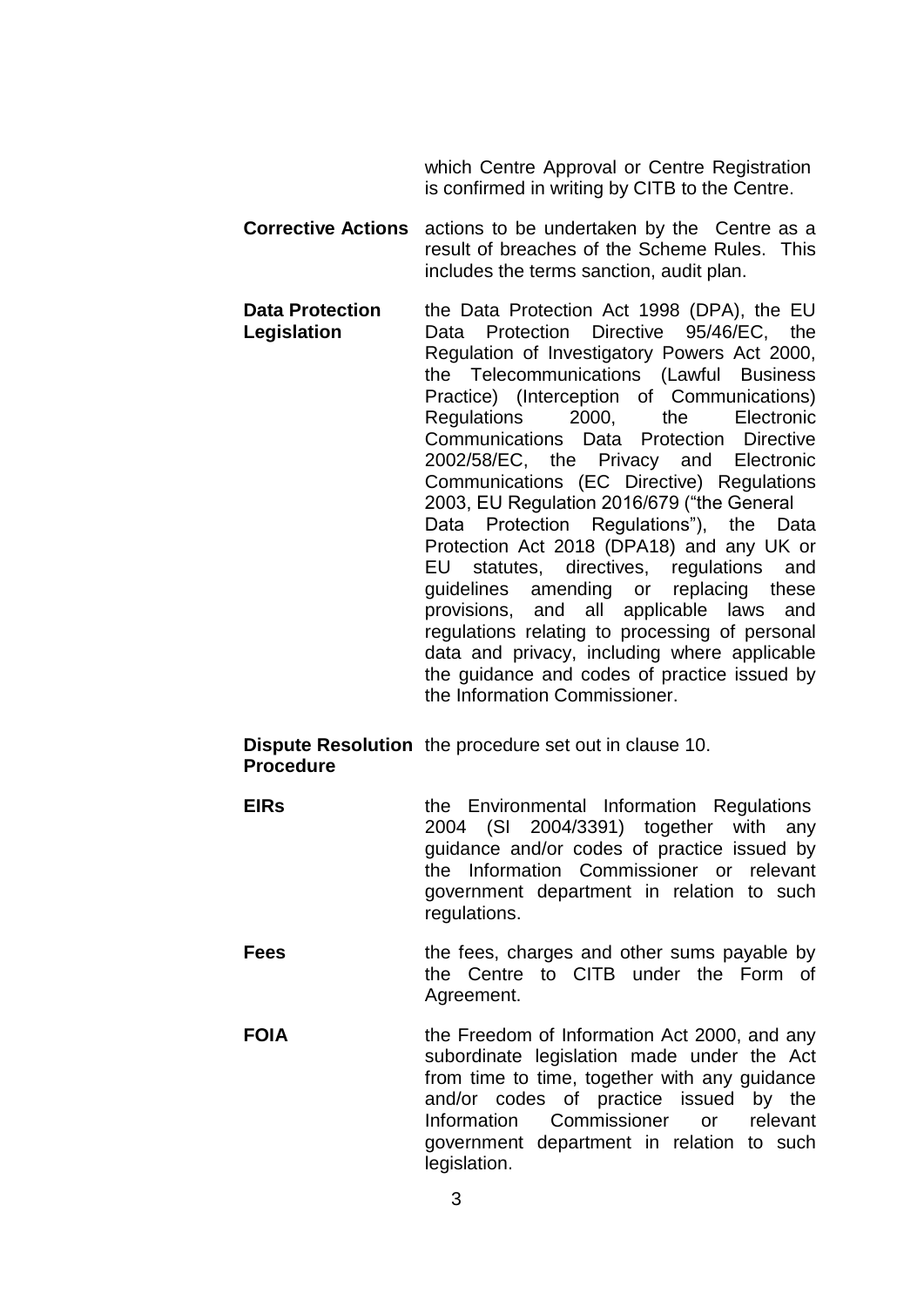- **Force Majeure** any cause affecting the performance by a party of its obligations under this Agreement arising from acts, events, omissions or nonevents beyond its reasonable control, including acts of God, riots, war, acts of terrorism, fire, flood, storm or earthquake and any disaster, but excluding any industrial dispute relating to the Centre, the Centre Personnel or any other failure in the Centre's supply chain.
- **Form of Agreement** the form of agreement agreed between the parties incorporating these Standard Terms.
- **Information** has the meaning given under section 84 of FOIA.
- **Insolvency Event** where
	- (a) the Centre suspends, or threatens to suspend, payment of its debts or is unable to pay its debts as they fall due or admits inability to pay its debts or (being a company or limited liability partnership) is deemed unable to pay its debts within the meaning of section 123 of the Insolvency Act 1986 or (being an individual) is deemed either unable to pay its debts or as having no reasonable prospect of so doing, in either case, within the meaning of section 268 of the Insolvency Act 1986 OR (being a partnership) has any partner to whom any of the foregoing apply;
	- (b) the Centre commences negotiations with all or any class of its creditors with a view to rescheduling any of its debts, or makes a proposal for or enters into any compromise or arrangement with its creditors other than (being a company) for the sole purpose of a scheme for a solvent amalgamation of the Centre with one or more other companies or the solvent reconstruction of the Centre;
	- (c) a petition is filed, a notice is given, a resolution is passed, or an order is made, for or in connection with the winding up of the Centre (being a company) other than for the sole purpose of a scheme for a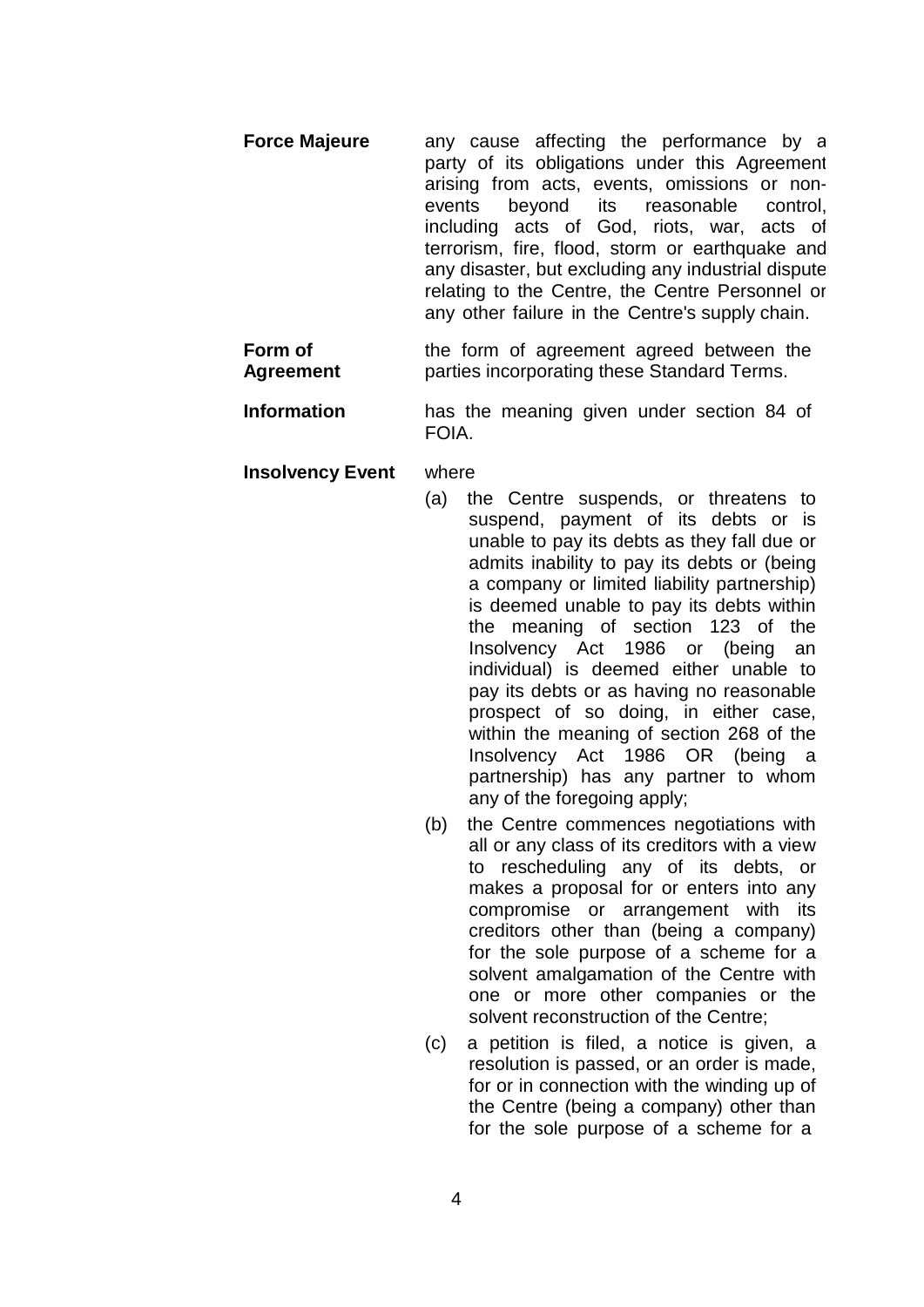solvent amalgamation of the Centre with one or more other companies or the solvent reconstruction of the Centre;

- (d) an application is made to court, or an order is made, for the appointment of an administrator, or if a notice of intention to appoint an administrator is given or if an administrator is appointed, over the Centre (being a company);
- (e) the holder of a qualifying floating charge over the assets of the Centre (being a company) has become entitled to appoint or has appointed an administrative receiver;
- (f) a person becomes entitled to appoint a receiver over the assets of the Centre or a receiver is appointed over the assets of the Centre;
- (g) the Centre (being an individual) is the subject of a bankruptcy petition or order;
- (h) a creditor or encumbrancer of the Centre attaches or takes possession of, or a distress, execution, sequestration or other such process is levied or enforced on or sued against, the whole or any part of the Centre's assets and such attachment or process is not discharged within 14 days;
- (i) any event occurs, or proceeding is taken, with respect to the Centre in any jurisdiction to which it is subject that has an effect equivalent or similar to any of the events mentioned in (a) to (h) (inclusive);

**Property** any and all intellectual property rights of any nature anywhere in the world whether registered, registerable or otherwise, including patents, utility models, trade marks, registered designs and domain names, applications for any of the foregoing, trade or business names, goodwill, copyright and rights in the nature of copyright, design rights, rights in databases, moral rights, know-how and any other intellectual property rights which subsist in computer software, computer programs,

# **Intellectual**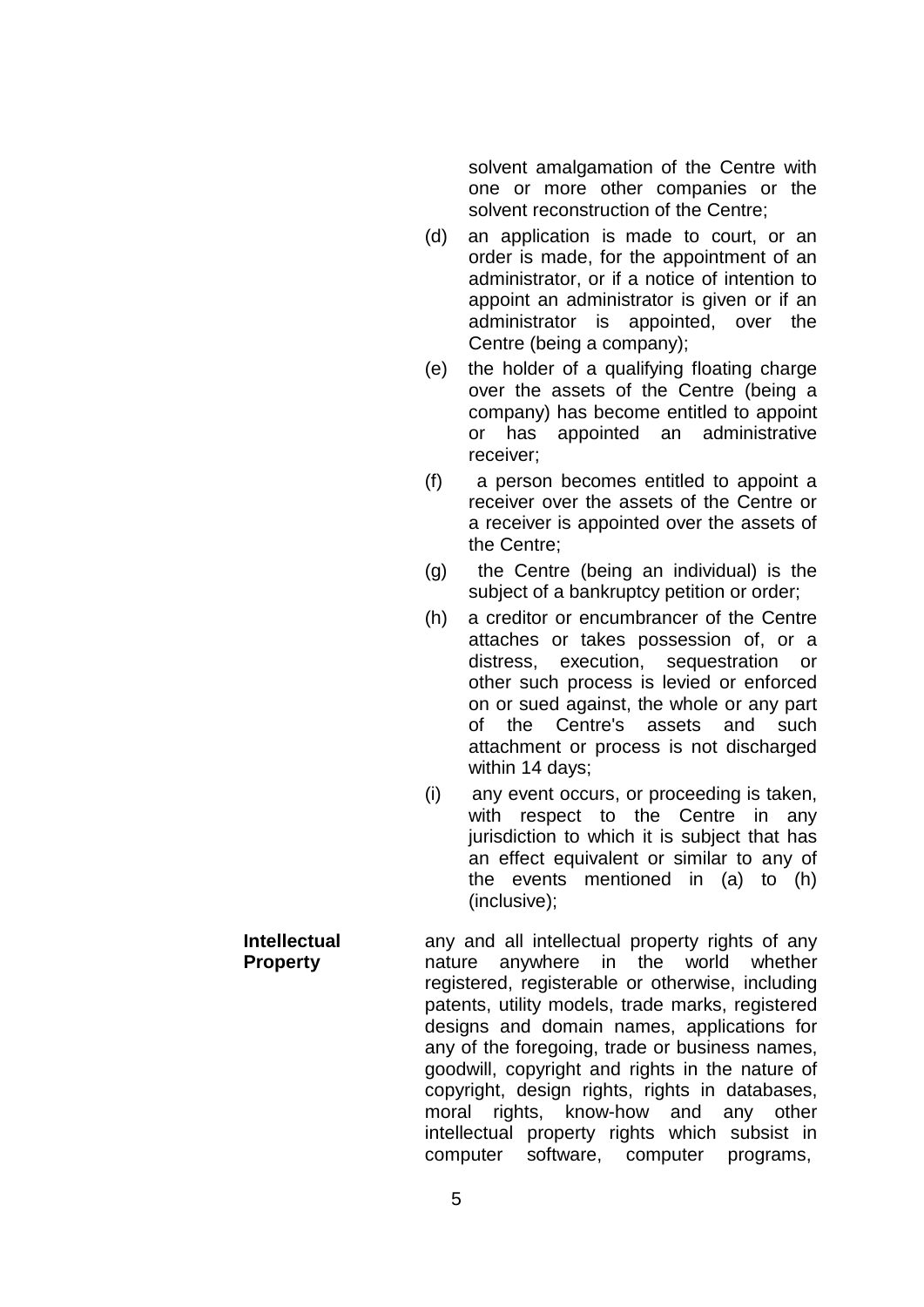websites, documents, information, techniques, business methods, drawings, logos, instruction manuals, lists and procedures and particulars of customers, marketing methods and procedures and advertising literature, including the "look and feel" of any websites.

**Law** any law, statute, subordinate legislation within the meaning of section 21(1) of the Interpretation Act 1978, bye-law, enforceable right within the meaning of section 2 of the European Communities Act 1972, regulation, order, mandatory guidance or code of practice, judgment of a relevant court of law, or directives or requirements of any regulatory body with which the Centre is bound to comply;

**Listed Trademarks** the UK registered trademarks listed in the Form of Agreement together with any related applications and associated unregistered trademarks.

- **Materials** the documentation supplied by CITB for the Centre's use in the provision of the Services, including those made available online or electronically.
- **Necessary Consents** all approvals, certificates, authorisations, permissions, licences, permits, regulations and consents necessary from time to time for the performance of the Services including without limitation all appropriate planning permission necessary to operate from all its accredited facilities.
- **Personal Data** means any information relating to an identified or identifiable natural person ('data subject'); an identifiable natural person is one who can be identified, directly or indirectly, in particular by reference to an identifier such as a name, an identification number, location data, an online identifier or to one or more factors specific to the physical, physiological, genetic, mental, economic, cultural or social identity of that natural person.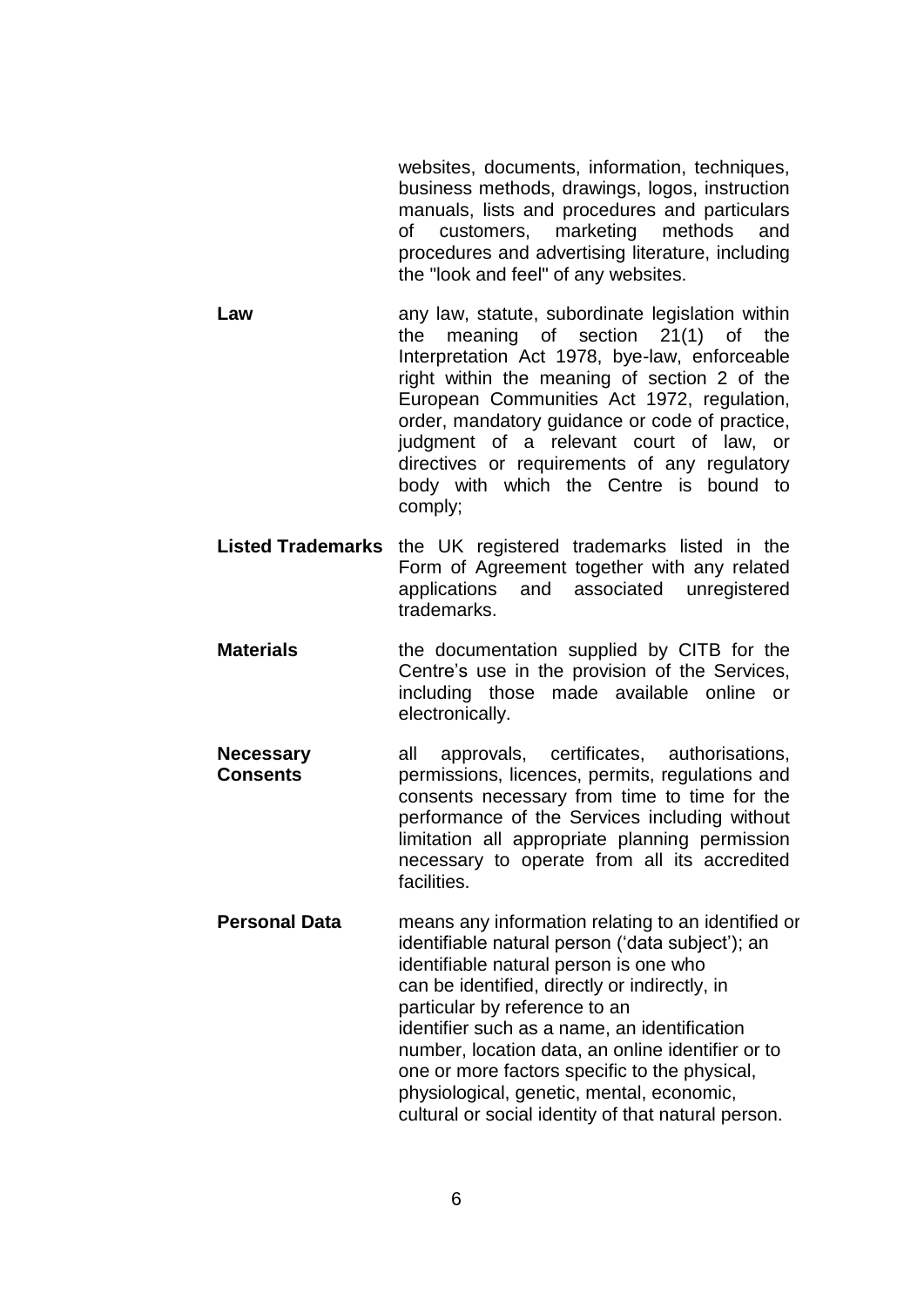- **Product Documentation** or **Product Documents** the rules and requirements for the delivery of CITB Products and otherwise as set out or referred to in the Form of Agreement including, as applicable to each CITB Product, the Scheme Booklet, Scheme Rules, or other publications and specifications issued by CITB at any time.
- **Regulation** the standards, guidelines and other requirements issued by a Regulator from time to time
- **Regulator** a third party being the regulator of CITB in respect any product which is distributed and delivered as a CITB Product;
- **Request for Information** a request for information or an apparent request under the Code of Practice on Access to Government Information, FOIA or the EIRs.
- **Services** delivery of CITB Products by the Centre to Candidates from Centre Premises pursuant to this Agreement.
- **Term** has the meaning given in clause 21;
- **Termination Date** the date of expiry or termination of this Agreement.
- **Working Day** Monday to Friday, excluding any public holidays in England and Wales.
- 1.2 Clause, schedule and paragraph headings shall not affect the interpretation of this Agreement.
- 1.3 A **person** includes a natural person, corporate or unincorporated body (whether or not having separate legal personality) and that person's legal and personal representatives, successors and permitted assigns.
- 1.4 Any schedule to the Agreement forms part of it and shall have effect as if set out in full in the body of this Agreement and any reference to this Agreement includes the schedules.
- 1.5 A reference to a **company** shall include any company, corporation or other body corporate, wherever and however incorporated or established.
- 1.6 Words in the singular shall include the plural and vice versa.
- 1.7 A reference to one gender shall include a reference to the other genders.
- 1.8 A reference to a statute or statutory provision is a reference to it as it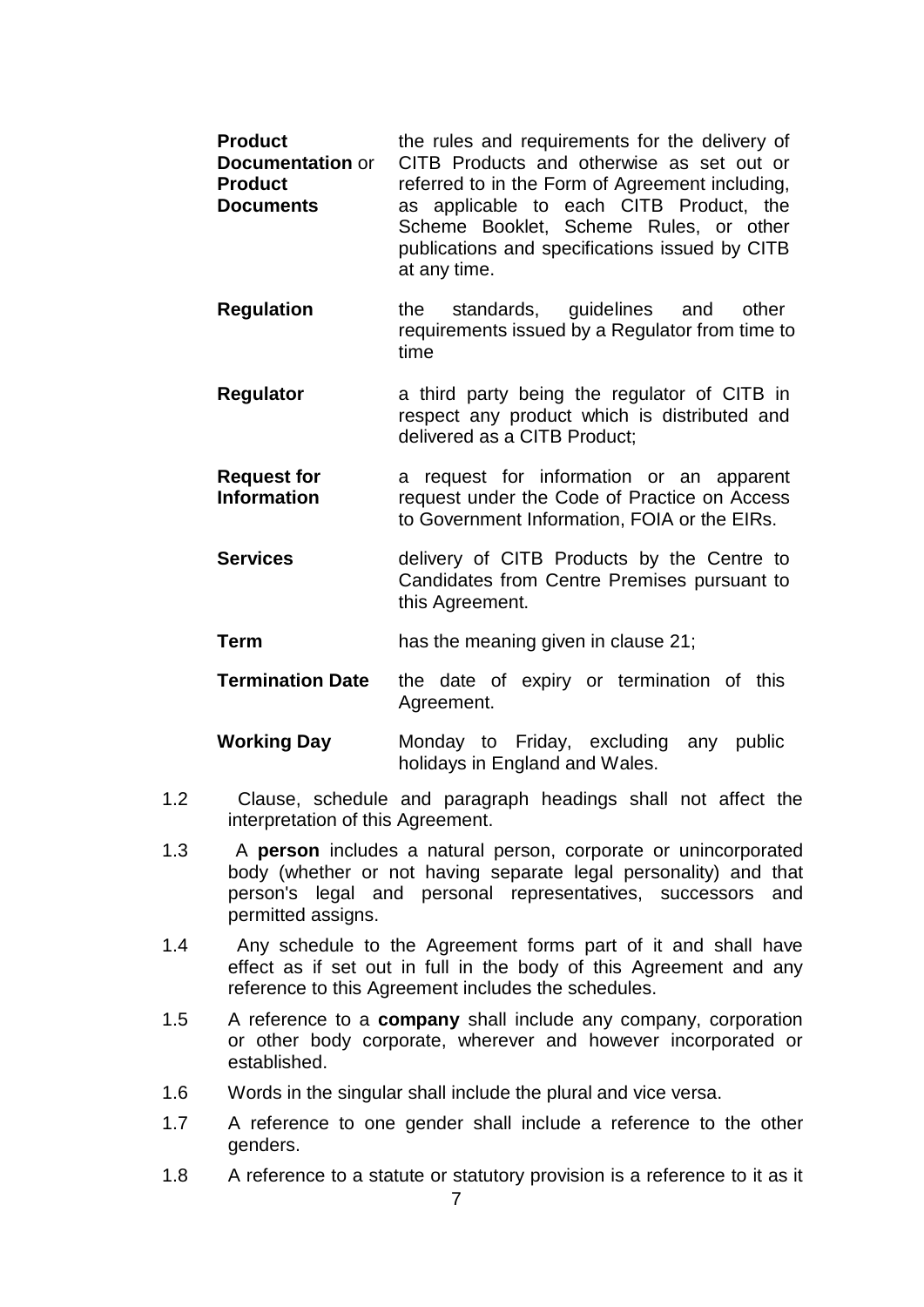is in force for the time being, taking account of any amendment, extension, or re-enactment and includes any subordinate legislation for the time being in force made under it.

- 1.9 A reference to **writing** or **written** includes e-mail.
- 1.10 Any obligation in this Agreement on a person not to do something includes an obligation not to agree or allow that thing to be done.
- 1.11 A reference to a document is a reference to that document as varied or novated (in each case, other than in breach of the provisions of this Agreement) at any time.
- 1.12 References to clauses and schedules are to the clauses and schedules of this Agreement; references to paragraphs are to paragraphs of the relevant schedule.
- 1.13 If there is any conflict or inconsistency in or between the documents comprising the Agreement, the order of priority of the documents shall be :
	- 1.13.1 Product Specific Terms; then
	- 1.13.2 CITB Centre Standard Terms ; then
	- 1.13.3 the Form of Agreement.

Commencement and duration

#### **2. PROVISION OF CITB PRODUCT**

- 2.1 With effect from the Commencement Date CITB grants the Centre a non-exclusive, revocable licence to use CITB Products for the provision of education and training for persons employed or intending to be employed in the construction industry subject to and in accordance with the provisions of this Agreement, but only for as long as this Agreement continues in force.
- 2.2 The Centre agrees to provide the Services in accordance with the Agreement.
- 2.3 The Services to be provided by the Centre which has been given Centre Approval shall:
	- 2.3.1 where the Centre Premises are in Great Britain, be provided for persons employed or intending to be employed in the construction industry; and
	- 2.3.2 where the Centre Premises are outside Great Britain, be provided for persons employed or intending to be employed in the construction industry in Great Britain.
- 2.4 Where the Centre is located outside Great Britain, CITB may determine not to approve the Centre but instead to recognise the Centre. In this event, CITB is not required, and shall not, approve the Centre, and the Centre itself hereby undertakes and commits to maintain the quality, standards and consistency of providing the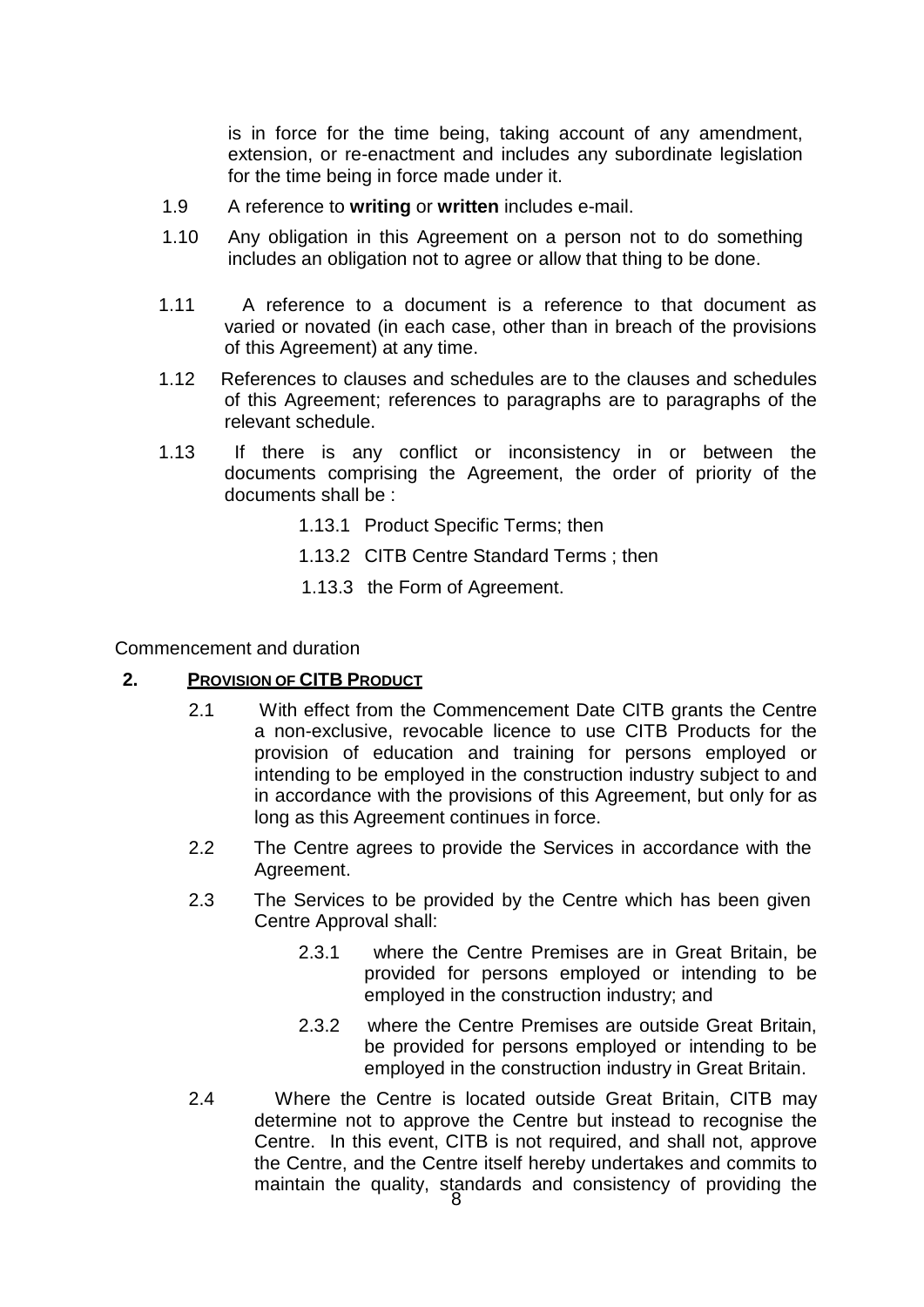Services in accordance with the Form of Agreement (including the terms) and the Product Documentation.

- 2.5 The Centre shall provide CITB Products, or procure that they are provided:
	- 2.5.1 with due care, skill and diligence;
	- 2.5.2 in accordance with all applicable Laws and Regulation; and
	- 2.5.3 in accordance with the reasonable instructions of CITB.
- 2.6 CITB may terminate the agreement with immediate effect by giving written notice to the Centre if the Centre commits a breach of clause 2.5
- 2.7 If the Centre does not comply with the provisions of clause 2.2 in any way, CITB may, without prejudice to its other rights, require the Centre to take, or to comply with, Corrective Actions.

#### **3. DUE DILIGENCE AND WARRANTIES**

- 3.1 The Centre acknowledges and confirms that:
	- 3.1.1 it has had an opportunity to carry out a thorough due diligence exercise in relation to the CITB Product and has asked CITB all the questions it considers to be relevant for the purpose of establishing whether it is able to deliver the CITB Product in accordance with the terms of this Agreement;
	- 3.1.2 it has received all information requested by it from CITB pursuant to clause 3.1.1 to enable it to determine whether it is able to provide the CITB Product in accordance with the terms of this Agreement;
	- 3.1.3 it has made and shall make its own enquiries to satisfy itself as to the accuracy and adequacy of any information supplied to it by or on behalf of CITB pursuant to clause 3.1.2;
	- 3.1.4 it has raised all relevant due diligence questions with CITB before the Commencement Date; and
	- 3.1.5 it has entered into this Agreement in reliance on its own due diligence.
- 3.2 Save as provided in this Agreement, no representations, warranties or conditions are given or assumed given by CITB in respect of any information which is provided to the Centre by CITB.
- 3.3 The Centre:
	- referred to  $\mathsf{dn}$  the Centre's Application Form remains 3.3.1 warrants and represents that, as at the Commencement Date, all information contained or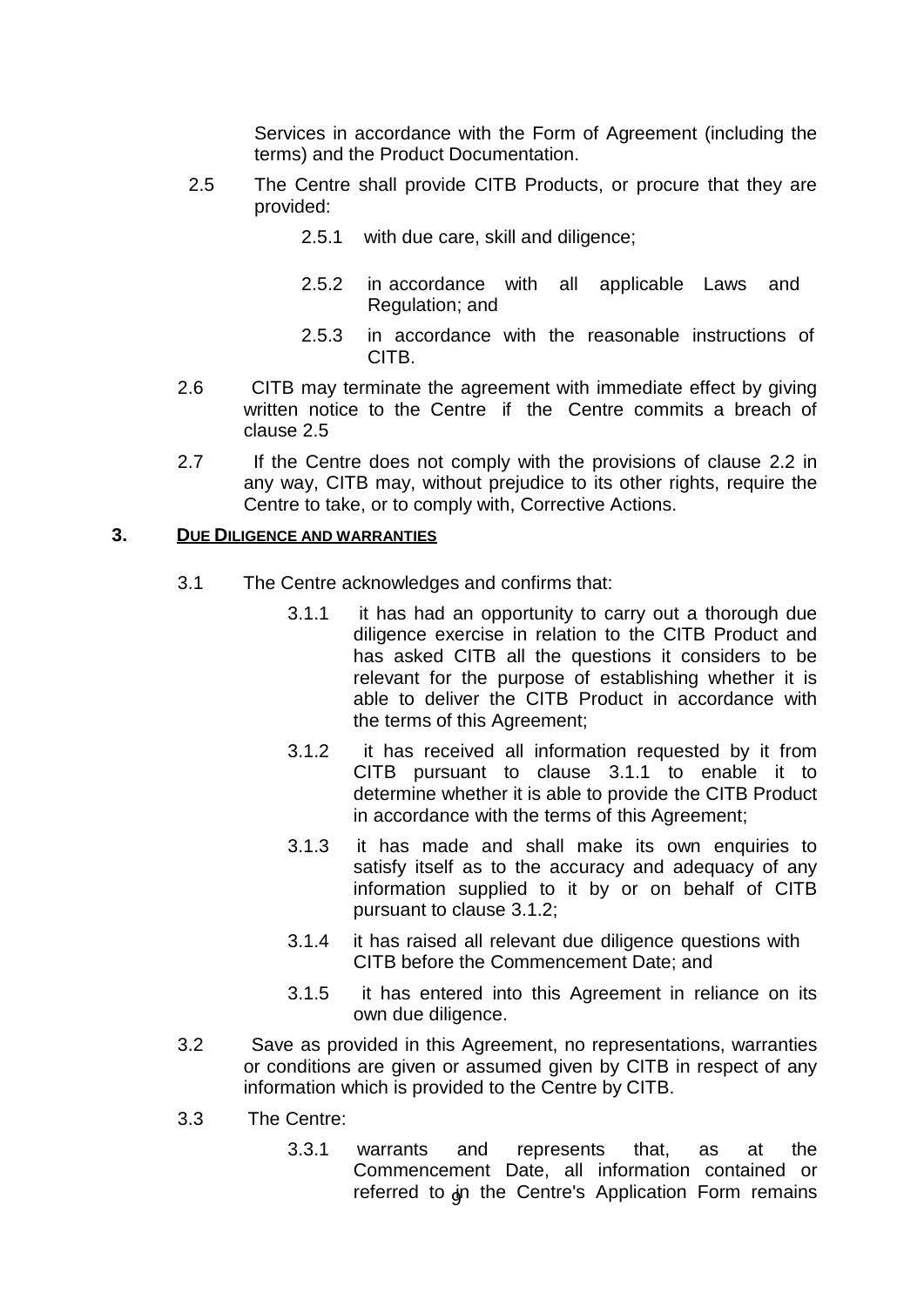true, accurate and not misleading, save as may have been specifically disclosed in writing to CITB prior to execution of the Agreement; and

- 3.3.2 shall promptly notify CITB in writing any changes in any information provided by it to CITB.
- 3.4 The Centre warrants and represents that at all times it meets and will meet the Centre Criteria and the Centre Personnel have the necessary skills, expertise and capacity to deliver the Services.

#### The services

#### **4. CHANGES TO CITB PRODUCTS AND PRODUCT DOCUMENTATION**

- 4.1 CITB may at any time update, amend, alter or supplement CITB Products and/or the Product Documentation (a "Scheme Change") but will have no other liability to the Centre in respect of such change, and the following provisions shall apply:
	- 4.1.1 CITB will publish the changes to the CITB Product and/or the Product Documentation published on its website and where practicable endeavour to notify the Centre of the change.
	- 4.1.2 Where the Scheme Change is a Mandatory Change, being a change where the substantive reason for the change is to comply and/or to ensure future compliance with Law or Regulation, CITB will endeavour to give as much notice as is practicable (up to 30 days' notice) according to the nature of the change and the requirement of the Law or Regulation necessitating the change.
	- 4.1.3 If a Scheme Change will have a material adverse effect on the Centre or its provision of the Services then, unless it is a Mandatory Change, CITB shall provide the Centre with 30 days' notice of the change (a "Change Notice"),.
	- 4.1.4 If a Centre does not accept the change notified by a Change Notice, the Centre may, before expiry of the Change Notice, give notice to CITB in writing of that fact and this Agreement shall automatically and without requirement for further notice terminate 90 days after the date of the service of that notice by the Centre. The Scheme Change will not apply during the termination notice period.
	- 4.1.5 Unless the Centre serves notice in accordance clause 4.1.4, or the Scheme Change does not have a material adverse effect on the Centre, the Scheme Change will and for all purposes shall be deemed to be effective from the expiry of the Change Notice or,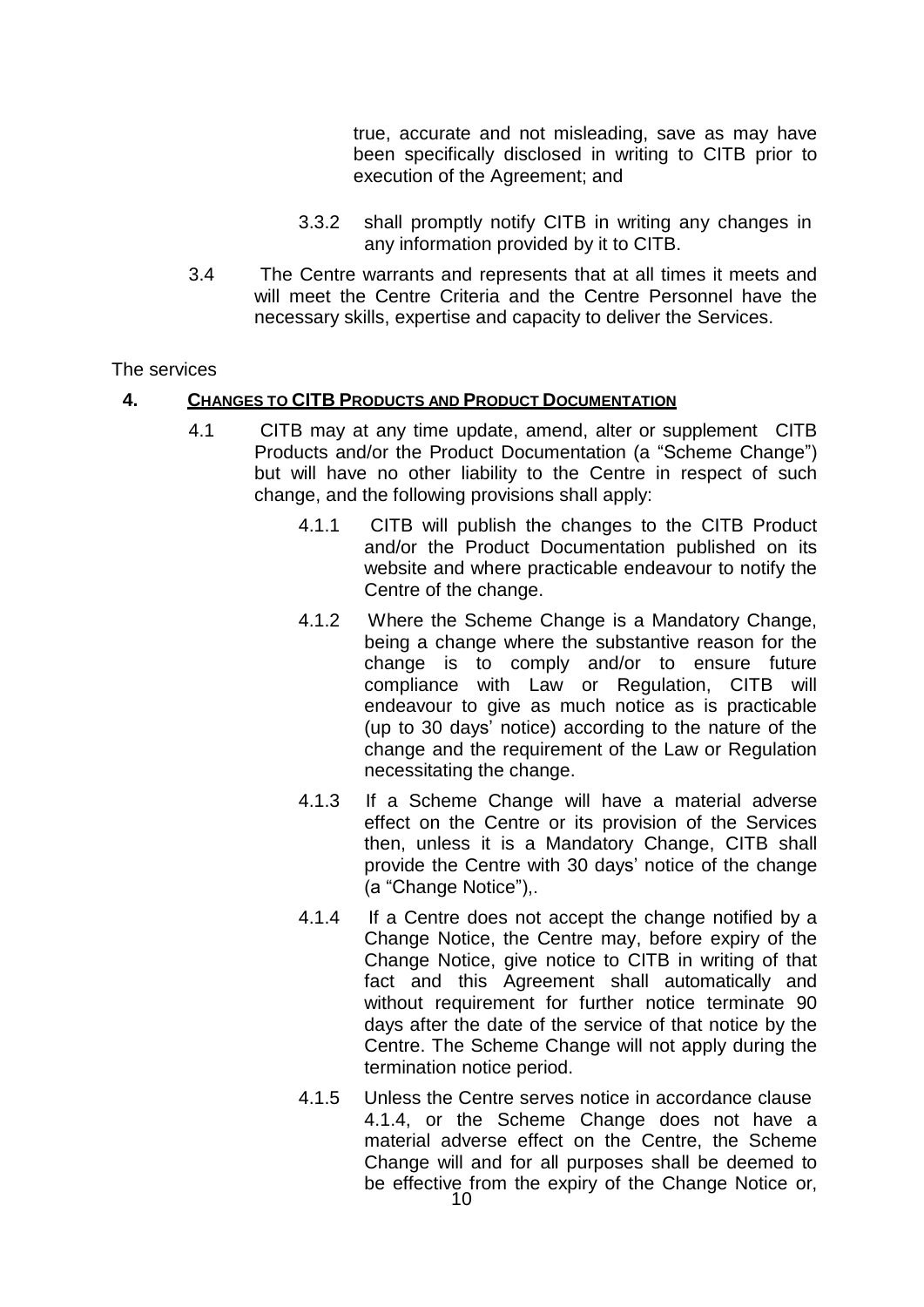where a Change Notice is not required to be issued, 30 days after the changes to the CITB website have been made.

- 4.1.6 The Centre is advised regularly (and in any event not less than once in each month) to check the CITB website for changes to the CITB Products and/or Product Documentation
- 4.1.7 The Centre shall implement the Scheme Change at its own cost.
- 4.2 The Centre shall not be permitted to alter CITB Products or any Product Documentation or materials supplied or prescribed by CITB in connection with the Services.

#### **5. COMPLIANCE**

- 5.1 The Centre shall ensure that all Necessary Consents are in place to deliver CITB Products and shall at all times comply with all conditions and other provisions relative to each Necessary Consent and ensure that each Necessary Consent remains current and valid throughout the Term of this Agreement.
- 5.2 The Centre shall perform its obligations under this Agreement (including those in relation to the Services) in accordance with:
	- 5.2.1 all applicable Law regarding health and safety;
	- 5.2.2 CITB Policies and Necessary Consents; and
	- 5.2.3 all applicable anti-slavery and human trafficking laws, statutes, regulations and codes from time to time in force including but not limited to the Modern Slavery Act 2015.
- 5.3 Without limiting the general obligation set out in clause 2, the Centre shall (and shall procure that the Centre Personnel shall):
	- 5.3.1 perform its obligations under this Agreement in accordance with:
		- (a) all applicable equality law (whether in relation to race, sex, gender reassignment, age, disability, sexual orientation, religion or belief, pregnancy, maternity or otherwise); and
		- (b) CITB's equality and diversity policy as provided to the Centre from time to time;
	- 5.3.2 take all necessary steps, and inform CITB of the steps taken, to prevent unlawful discrimination designated as such by any court or tribunal, or the Equality and Human Rights Commission or (any successor organisation; and
		- Rights Act 1998 in the performance of this 5.3.3 at all times comply with the provisions of the Human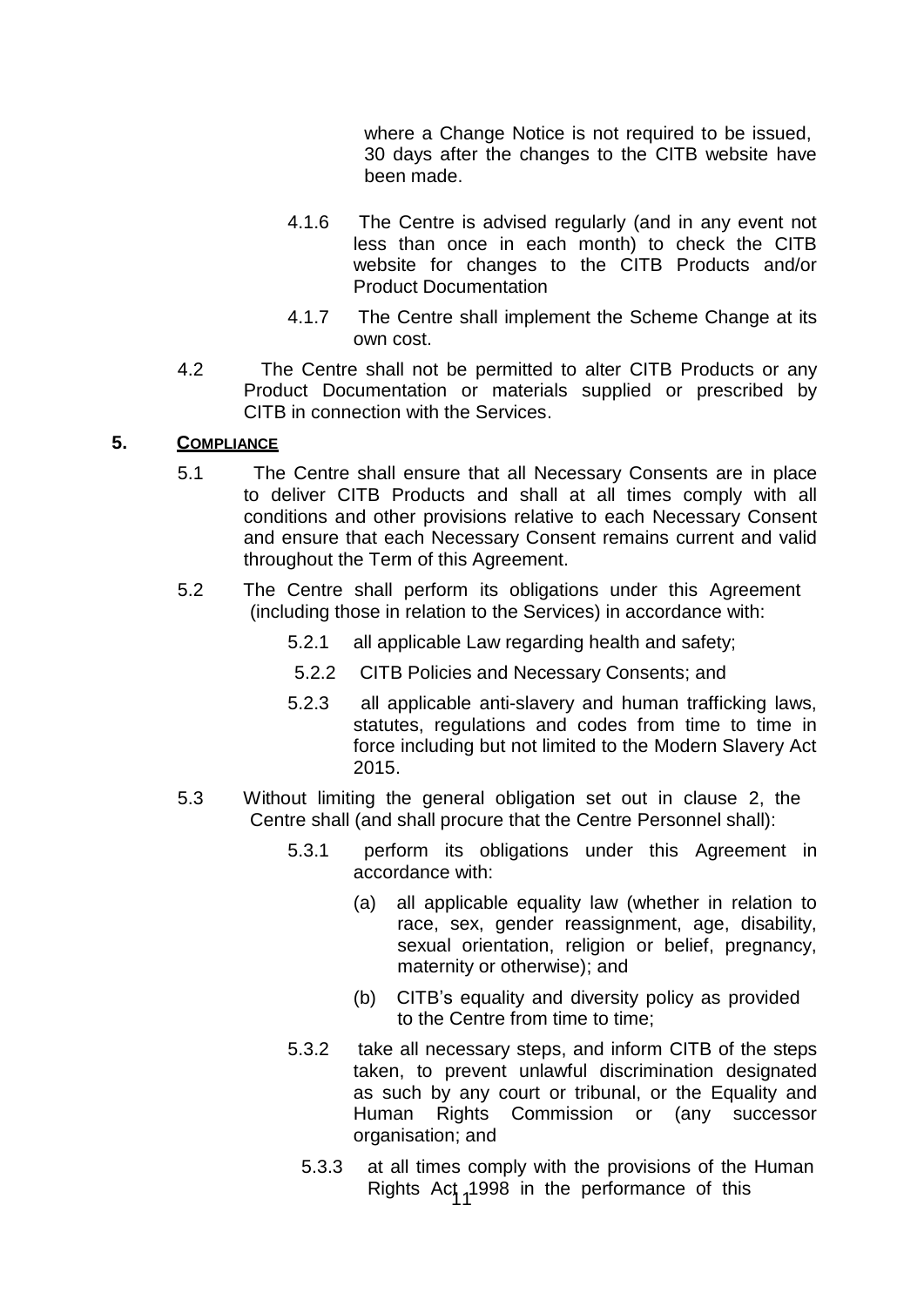Agreement. The Centre shall also undertake, or refrain from undertaking, such acts as CITB requests so as to enable CITB to comply with its obligations under the Human Rights Act 1998.

#### **6. PREVENTION OF FRAUD**

- 6.1 The Centre shall not, and shall procure that Centre Personnel do not, during the term of this Agreement:
	- 6.1.1 defraud, attempt to defraud or conspire to defraud CITB;
	- 6.1.2 act dishonestly in the delivery of CITB Product(s); or
	- 6.1.3 take any actions which, in the reasonable opinion of CITB, bring or are likely to bring CITB's name or reputation into disrepute.
- 6.2 The Centre shall during the term of this Agreement establish maintain and enforce policies and procedures which are adequate to ensure compliance with clause 6.1.
- 6.3 The Centre shall immediately notify CITB in writing if it becomes aware of any breach of clause 6.1 and/or 6.2.
- 6.4 If the Centre is in default under clauses 6.1 and/or 6.2, CITB may by notice:
	- 6.4.1 require the Centre to remove from performance of this Agreement any Centre Personnel whose acts or omissions have caused the default;
	- 6.4.2 immediately suspend this Agreement in accordance with clause 20; or
	- 6.4.3 immediately terminate this Agreement.

#### Fees and payment

# **7. PAYMENT**

- 7.1 In consideration of the rights granted by CITB under the Agreement, the Centre shall pay the Fees detailed in the Form of Agreement. Unless otherwise specifically stated, all Fees shall be exclusive of Value Added Tax or any other sales tax applicable in any jurisdiction, which shall be payable in addition.
- 7.2 CITB reserves the right to vary the Fees at any time on notice in writing to the Centre. Notice shall be given by CITB amending the Fees schedule or other provisions in the Product Documentation detailing the Fees and may notify the Centre of such change by notice on its website, in writing or by e-mail, or by any other means it deems appropriate.
- 7.3 Approval or registration for any period during the continuance of this Agreement shall be subject to due and prompt payment of Fees.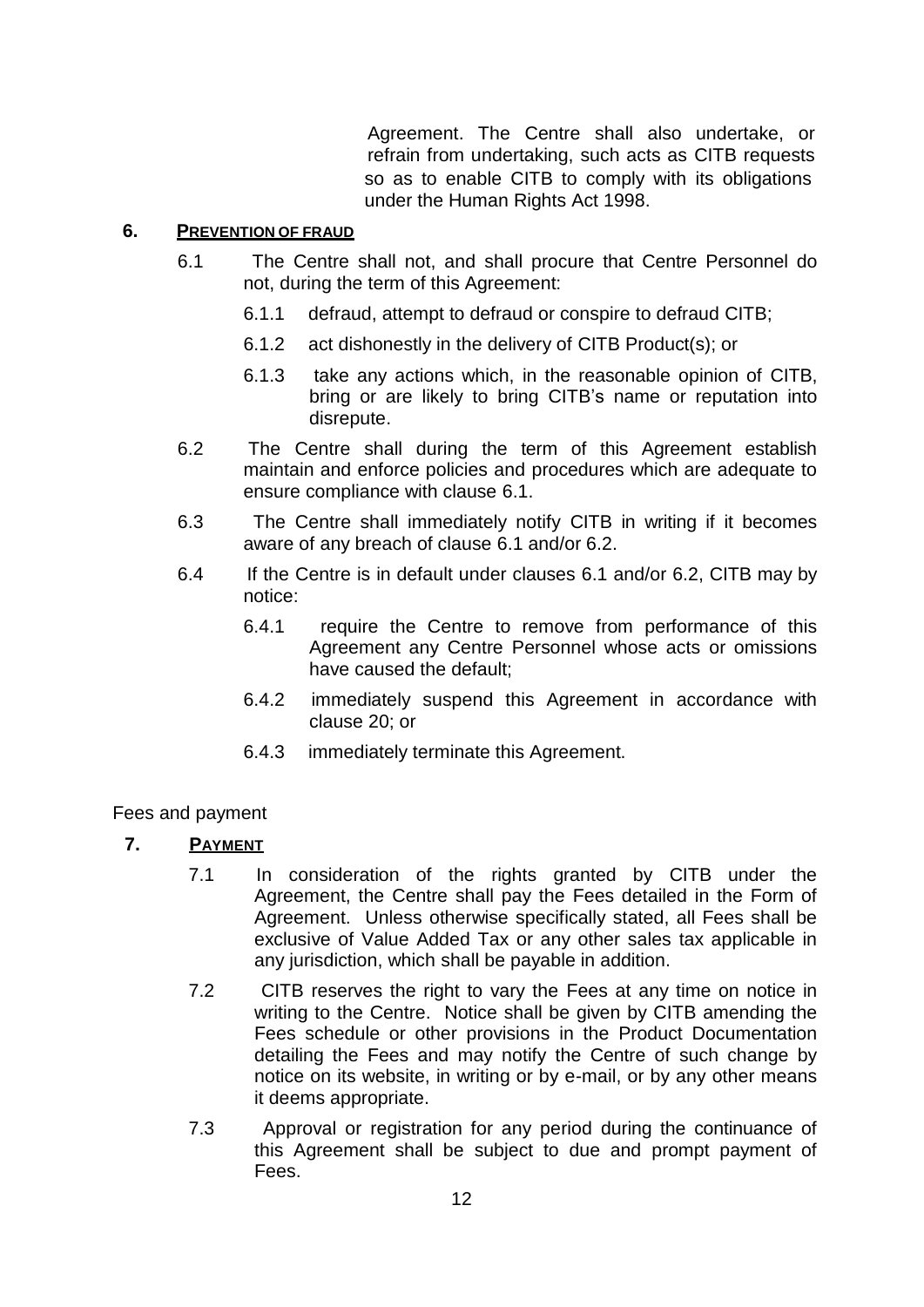- 7.4 Unless otherwise expressly stated, refunds will not be provided to the Centre in respect of any Fees paid or payable from time to time.
- 7.5 All payments required to be made by the Centre pursuant to the Agreement shall be made in GBP and shall be subject to, and made in accordance with, the invoicing and payments section in these Standard Terms and/or the Form of Agreement as updated from time to time.
- 7.6 CITB will invoice the Centre for Fees incurred and becoming due from time to time, and the Centre shall pay CITB any sums due under such an invoice no later than a period of 30 days from the date of the invoice. If the Centre defaults in payment, and without prejudice to any other remedy CITB may have, the Centre shall pay interest on any monies overdue for payment at the rate prescribed by the Late Payment of Commercial Debts Regulations 2013 (SI 2013/395) as amended or replaced from time to time.

#### Contract management

#### **8. QUALITY ASSURANCE (MONITORING AND AUDIT)**

- 8.1 CITB will monitor and audit the Centre to quality assure the delivery of CITB Product and performance of this Agreement by the Centre and may, at its absolute discretion, conduct unannounced visits, inspections and mystery shops, in addition to its general rights of audit to uphold the quality of the delivery of CITB Products and to ensure that they are carried out in accordance with the Agreement. ("Quality Assurance Review").
- 8.2 The Centre shall co-operate, and shall procure that the Centre Personnel co-operate, with CITB in carrying out the Quality Assurance Review referred to in clause 8.1 at no additional charge to CITB.
- 8.3 The Centre shall ensure that CITB representatives are permitted access to all parts of Centre Premises, and to Centre Personnel, and that all records relating to provision of the Services are made available for inspection and copying, and that all information reasonably required by CITB is provided promptly on request.
- 8.4 CITB shall act on the outcome(s) of its Quality Assurance Review under this clause 8 and shall take any action as it deems reasonably necessary, including requiring the Centre to take Corrective Action(s), revoking approval or registration of the Centre or declining to renew approval or registration, provided always that CITB acts in accordance with the processes as specified in the Agreement.
- 8.5 CITB retains the right to revoke or suspend approval or registration of the Centre or decline to renew approval or registration: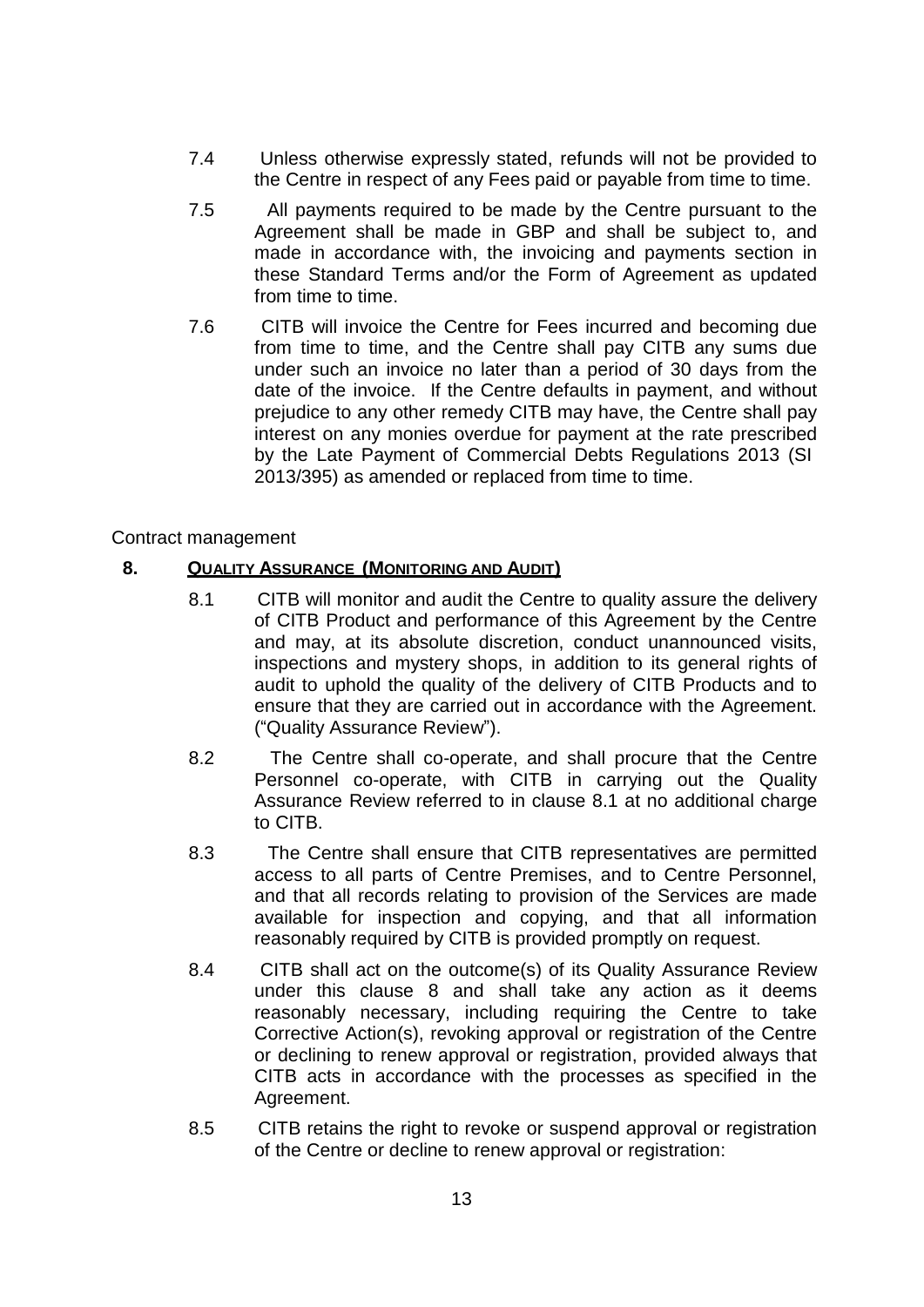- 8.5.1 pending the outcome of an investigation into any serious breach of the Agreement including the Product Documentation; and/or
- 8.5.2 if the Centre does not fully comply with the requirements of this clause 8.

#### **9. VARIATION**

No variation of this Agreement shall be effective unless it is in writing and signed by the parties (or their authorised representatives). For the avoidance of doubt, this clause does not apply to changes to the CITB Products and Product Documentation, or Fees, which shall automatically be incorporated into this Agreement in accordance with clause 4 or clause 7 (as the case may be).

#### **10. APPEALS AND DISPUTE RESOLUTION**

- 10.1 Where and in so far as the Product Documentation also includes an Appeal procedure then, in relation to any decision made by CITB to which that Appeal procedure applies, if the Centre disagrees with such decision it may appeal that decision in the manner set out in the Appeal procedure but not otherwise.
- 10.2 If a dispute to which clause 10.1 above does not apply arises out of or in connection with this Agreement or the performance, validity or enforceability of it (**Dispute**) then the parties shall follow the procedure set out in this clause:
	- 10.2.1 either party shall give to the other written notice of the Dispute within 30 days of the event or action giving rise to the dispute, setting out its nature and full particulars (**Dispute Notice**), together with relevant supporting documents. On service of the Dispute Notice, the Authorised Representatives shall attempt promptly and in good faith to resolve the Dispute;
	- 10.2.2 if the Authorised Representatives are for any reason unable to resolve the Dispute within 30 days of service of the Dispute Notice, the Dispute shall be referred to CITB's Delivery and Customer Engagement Director or his/her nominated representative (who shall have authority to resolve the dispute) and the Centre's Managing Director or his/her nominated representative (who shall have authority to resolve the dispute) who shall attempt in good faith to resolve it.

#### **11. SUB-CONTRACTING AND ASSIGNMENT**

11.1 This agreement is personal to the Centre, and the Centre shall not assign, transfer, subcontract or otherwise dispose of any or all of its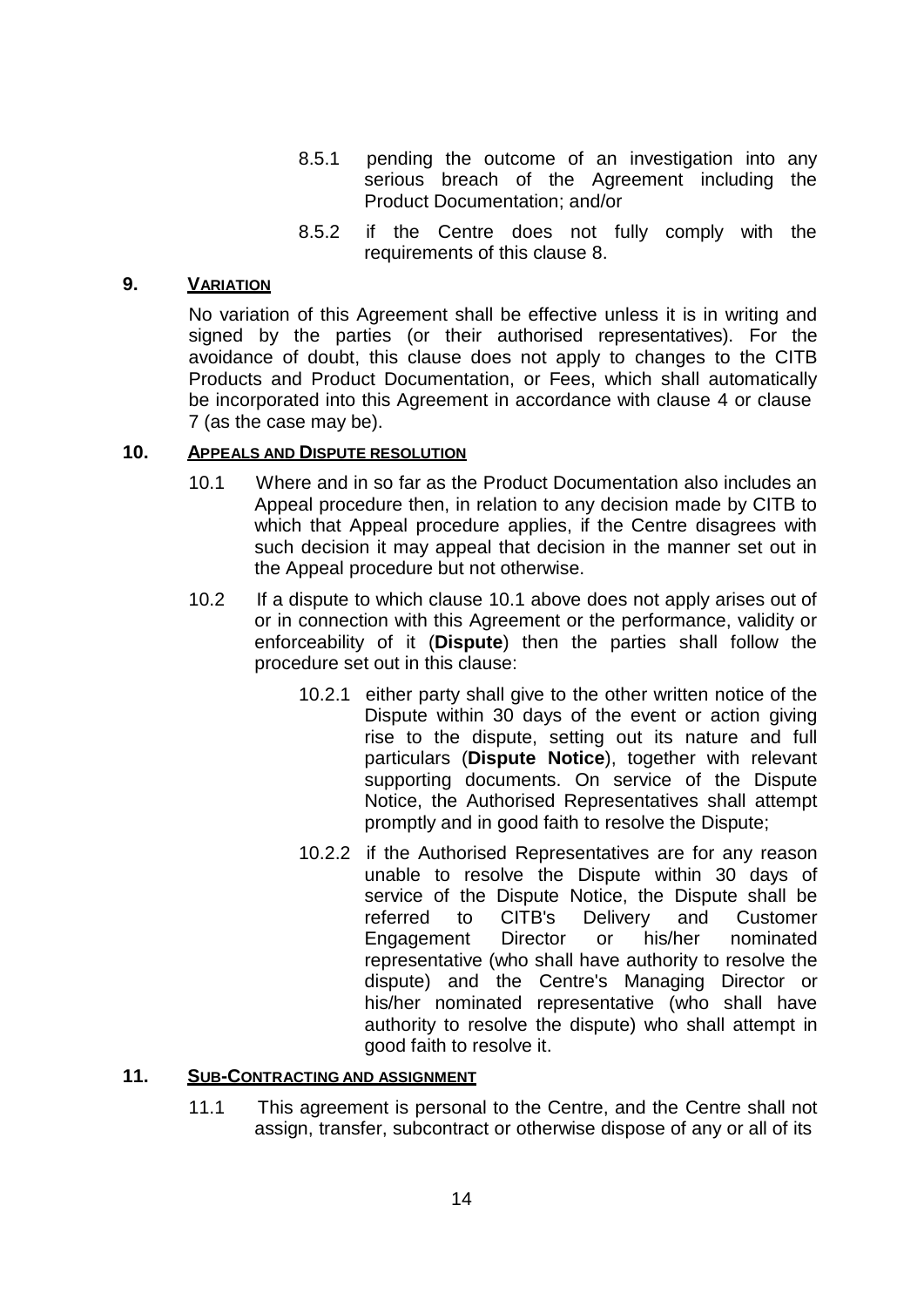rights and obligations under this Agreement, nor shall it attempt to do so, without the prior written consent of CITB.

11.2 CITB shall be entitled to assign its rights and transfer its obligations under the Agreement without the prior written consent of the Centre.

#### **12. INDEMNITIES**

- 12.1 The Centre shall indemnify and keep indemnified CITB against all actions, proceedings, costs, claims, demands, liabilities, losses and expenses (including but not limited to any direct, indirect or consequential losses, loss of profit, loss of reputation) and all penalties, legal costs and other reasonable professional costs and expenses suffered or incurred by CITB as a result or in connection with any claim made against CITB by a third party arising out of, or in connection with, the delivery and/or supply of CITB Product, save to the extent that such claim arises out of the breach, negligent performance or failure or delay in performance of the Agreement by CITB.
- 12.2 The Centre shall indemnify CITB in respect of all costs, losses and expenses incurred by CITB in providing (or procuring the provision of) training, assessment and testing of Candidates and reissuing confirmation of such training, assessment and tests, where this is required by reason of the Centre's failure to uphold the standards required by this Agreement or by reason of the Centre's breach of any provision of this Agreement.
- 12.3 Without limiting the provisions of clause 13.1 above, CITB losses include the payment (whether to the Centre or to a 3rd party) of a grant which would not otherwise have been payable in respect of a Course where such payment occurred as a result of the Centre's breach of this Agreement.

### **13. LIMITATION OF LIABILITY**

- 13.1 Subject to clause 13.2:
	- 13.1.1 CITB shall not be liable to the Centre, whether in contract, tort (including negligence), for breach of statutory duty, or otherwise, arising under or in connection with this agreement, for loss of profits, loss of sales or business, loss of agreements or contracts, loss of anticipated savings, loss of or damage to goodwill, loss of use or corruption of software, data or information, any indirect or consequential loss; and
	- 13.1.2 CITB's maximum aggregate liability to the Centre for all claims arising under the Agreement in any period of 12 months shall not exceed the amount paid by the Centre in the 12 months preceding the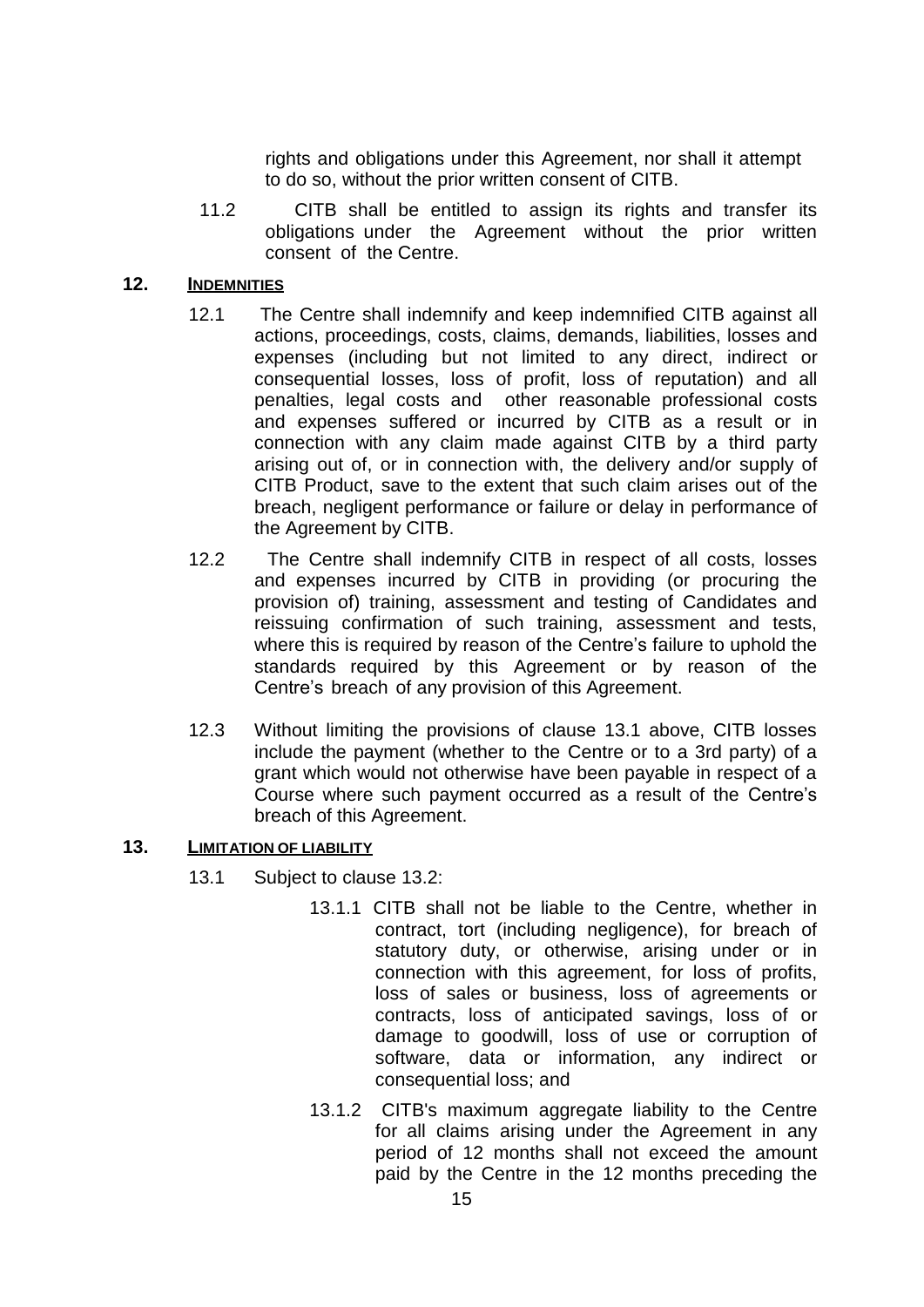event giving rise to the claim.

- 13.2 Notwithstanding any other provision of this Agreement neither party limits or excludes its liability for:
	- 13.2.1 death or personal injury caused by its negligence; or
	- 13.2.2 breach of any obligation as to title implied by statute13.2.3 any other act or omission, liability for which may not be limited under any applicable law.
- 13.3 The parties acknowledge and agree that the limitations contained in this clause are reasonable in light of all the circumstances.

#### **14. INSURANCE**

- 14.1 The Centre shall at its own cost effect and maintain with a reputable insurance company the policies of insurance providing as a minimum the levels of cover set out in the Form of Agreement (the Required Insurance).
- 14.2 The Centre shall give CITB, on request, copies of all insurance policies referred to in this clause or a broker's verification of insurance to demonstrate that the Required Insurances are in place, together with receipts or other evidence of payment of the latest premiums due under those policies.
- 14.3 If the Centre fails to give effect to and maintain the Required Insurances, CITB may make reasonable alternative arrangements to protect its interests and shall be entitled to recover the costs of such arrangements from the Centre.
- 14.4 The terms of any insurance or the amount of cover shall not relieve the Centre of any liabilities under the Agreement.
- 14.5 The Centre shall hold and maintain the Required Insurances for a minimum of six years following the expiration or earlier termination of the Agreement.

Information

#### **15. FREEDOM OF INFORMATION**

- 15.1 The Centre acknowledges that CITB is subject to the requirements of the FOIA and the EIRs. The Centre shall:
	- 15.1.1 provide all necessary assistance and cooperation as reasonably requested by CITB to enable CITB to comply with its obligations under the FOIA and EIRs;
	- 15.1.2 transfer to CITB all Requests for Information relating to this Agreement that it receives as soon as practicable and in any event within 2 Working Days of receipt;
	- 15.1.3 provide CITB with a copy of all Information belonging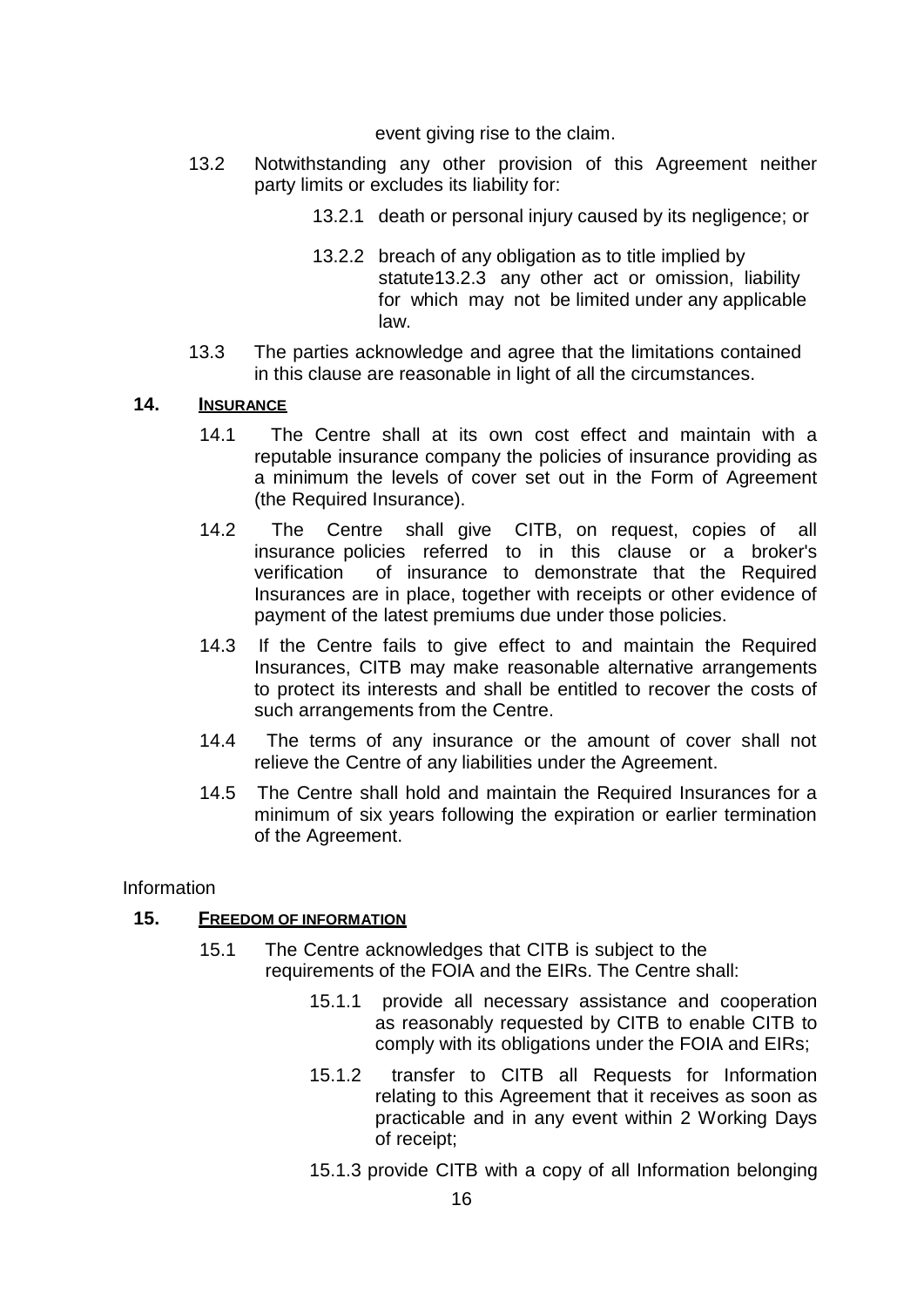to CITB requested in the Request For Information which is in its possession or control in the form that CITB requires within 5 Working Days (or such other period as CITB may reasonably specify) of CITB's request for such Information; and

- 15.1.4 not respond directly to a Request For Information unless authorised in writing to do so by CITB.
- 15.2 The Centre acknowledges that CITB may be required under the FOIA and EIRs to disclose Information (including Commercially Sensitive Information) without consulting or obtaining consent from the Centre. CITB shall take reasonable steps to notify the Centre of a Request For Information (in accordance with the Secretary of State's section 45 Code of Practice on the Discharge of the Functions of Public Authorities under Part 1 of the FOIA) to the extent that it is permissible and reasonably practical for it to do so but (notwithstanding any other provision in this Agreement) CITB shall be responsible for determining in its absolute discretion whether any Commercially Sensitive Information and/or any other information is exempt from disclosure in accordance with the FOIA and/or the EIRs.

#### **16. DATA PROTECTION**

- 16.1 The Parties will disclose the Personal Data described in this Agreement to each other to process strictly for the following purposes (or as otherwise agreed in writing by the parties):
	- 16.1.1 CITB will use the Personal Data the Centre provides as necessary for the performance of tasks carried out in the public interest and ancillary purposes as permitted by law, including for the purposes of administration, Candidate registration, the recording on the CITB System, statistical analysis, customer services, the prevention of fraud and keeping the Centre and/ or (if the Candidate so consents) the Candidate informed of CITB's products and services and those of third parties which CITB thinks may be of interest.
	- 16.1.2 The Centre will use the Personal Data the CITB provides to provide the Courses in the manner set out in this Agreement.
- 16.2 The Parties acknowledge that each Party is a separate and independent controller of the Personal Data shared under this Agreement. In no event will the parties process the Data as joint controllers.
- 16.3 Each party shall be individually and separately responsible for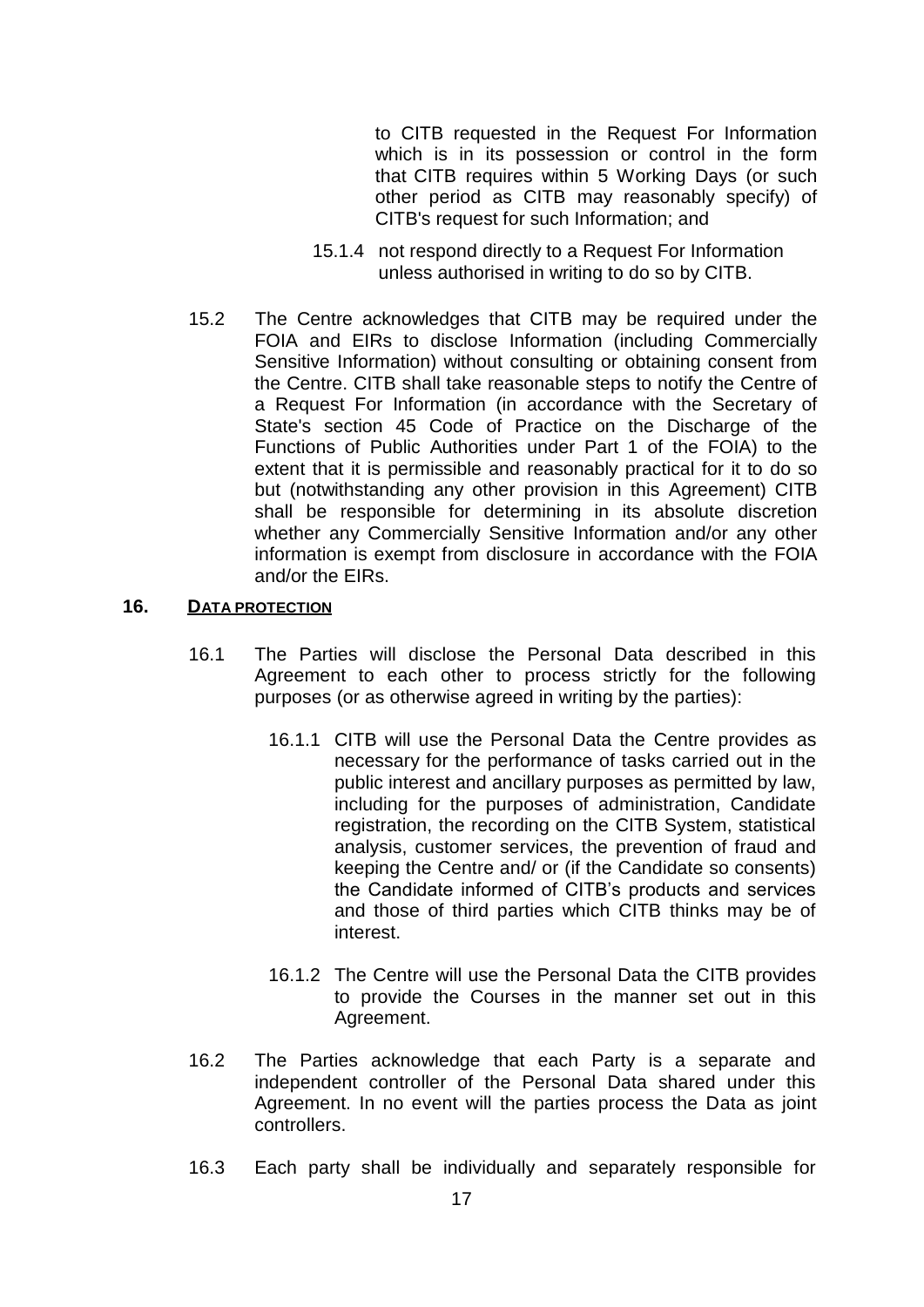complying with the obligations that apply to it as a controller under Data Protection Legislation which arise in connection with the Agreement, including all necessary transparency and lawfulness requirements.

- 16.4 The Centre shall not process any Personal Data (nor permit any Personal Data to be processed) in a territory outside of the European Economic Area ("EEA") unless it has taken such measures as are necessary to ensure the transfer is in compliance with Data Protection Legislation.
- 16.5 The Centre shall provide CITB with such information as CITB may reasonably require to satisfy itself that the Centre is complying with its obligations under Data Protection Legislation.
- 16.6 The Centre shall (and shall procure that any of its Centre Personnel involved in the provision of the Agreement shall) comply with the provisions of the User Agreement.
- 16.7 The Centre shall implement technical and organisational measures to protect the Data (i) from accidental or unlawful destruction, and (ii) loss, alteration, unauthorised disclosure of, or access to the Data (a "**Security Incident**").
- 16.8 The Centre shall promptly (and in any event within twenty-four (24) hours) notify CITB of any Security Incident. Such notification will describe the nature of the Security Incident including, where possible, the categories and approximate number of Personal Data records concerned.
- 16.9 In the event that either Party receives any correspondence, enquiry or complaint from a data subject, regulCentrer or other third party ("**Correspondence**") related to Personal Data shared under this Agreement it shall promptly and without undue delay inform the other Party giving full details of the same, and the Parties shall cooperate reasonably and in good faith in order to respond to the Correspondence in accordance with any requirements under Data Protection Legislation.
- 16.10 Where the Centre provides CITB with an individual's Personal Data, the Centre warrants and represents that it is with the individual's knowledge and (where required) consent and that it has informed them of CITB's identity and the purposes for which the personal data will be processed and shall maintain evidence of all consents provided.
- 16.11 If a Candidate provides consent (in accordance with the provisions of clauses 17.10 above) but later informs the Centre that they wish to withdraw and/or amend their consent, the Centre will promptly (and in any event within 2 Working Days) notify CITB of the same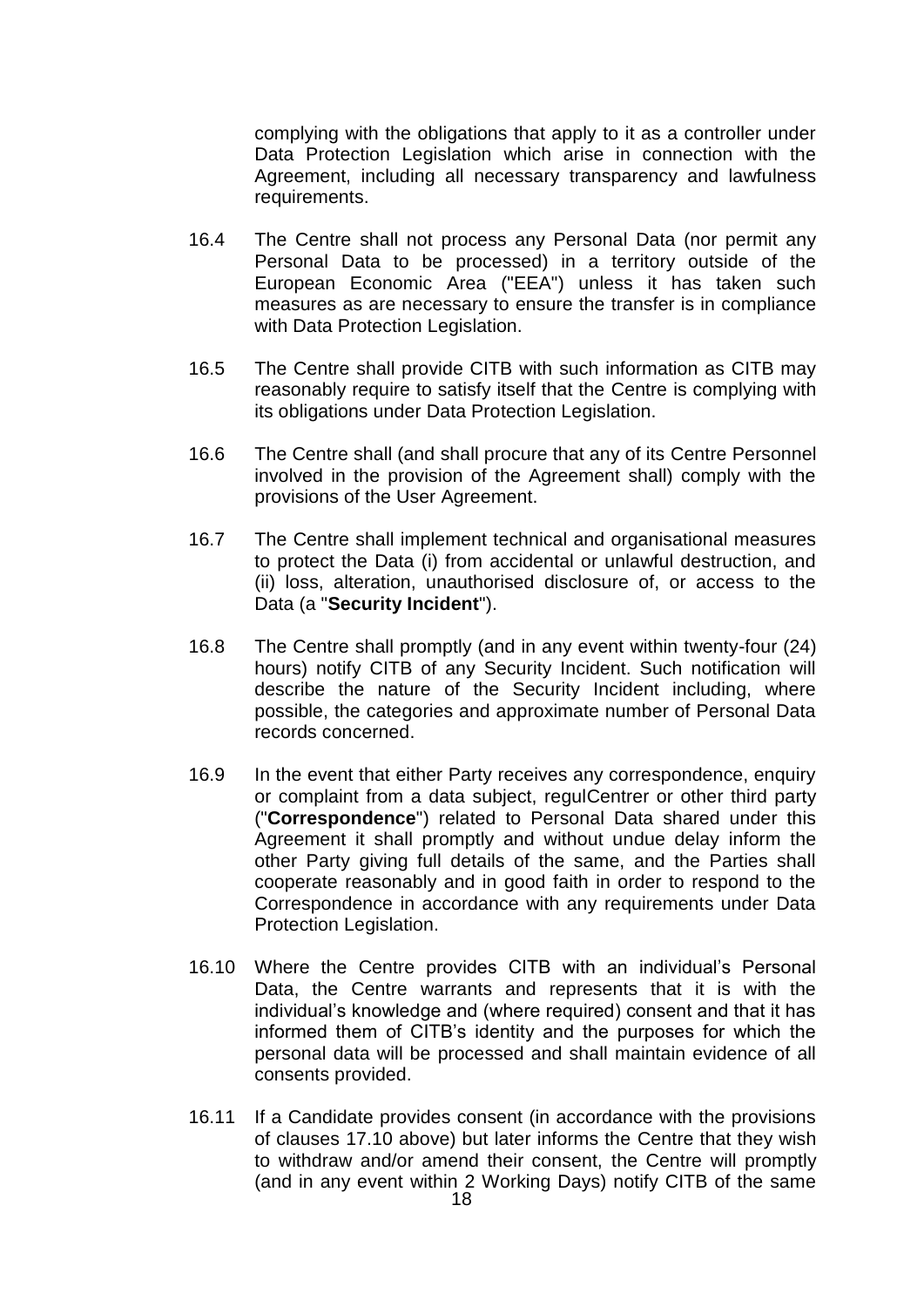and follow any reasonable instructions provided by CITB in order to give effect to the Candidate's wishes.

- 16.12 The Centre shall provide evidence of the consent, together with any supporting information required in order to satisfy the Information Commissioner's requirements in relation to evidence of consent, to CITB and within the reasonable timeframe stipulated by CITB.
- 16.13 On expiry or termination of this Agreement for any reason, the Centre will provide CITB with a copy of all consents.
- 16.14 The Centre shall fully indemnify and keep indemnified CITB, its officers, servants or agents against the costs of dealing with any claims, made in respect of information subject to the Data Protection Legislation, which claims would not have arisen but for the act, omission, or negligence of the Centre.
- 16.15 The provisions of this clause shall apply during the continuance of the Agreement and indefinitely after its expiry or termination.

#### **17. CONFIDENTIALITY**

- 17.1 Subject to clause 17.1, the parties shall keep confidential all matters relating to this Agreement and shall use all reasonable endeavours to prevent their Representatives from making any disclosure to any person of any matters relating hereto.
- 17.2 Clause 17.1 shall not apply to any disclosure of information:
	- 17.2.1 required by any applicable law, provided that clause 15.2 shall apply to any disclosures required under the FOIA or the EIRs;
	- 17.2.2 that is reasonably required by persons engaged by a party in the performance of such party's obligations under this Agreement;
	- 17.2.3 where a party can demonstrate that such information is already generally available and in the public domain otherwise than as a result of a breach of clause 17.1;
	- 17.2.4 by CITB of any document to which it is a party and which the parties to this Agreement have agreed contains no commercially sensitive information;
	- 17.2.5 which is already lawfully in the possession of the receiving party, prior to its disclosure by the disclosing party;
	- 17.2.6 by CITB to any other department, office or agency of the Government; and
	- 17.2.7 by CITB relating to this Agreement and in respect of which the Centre has given its prior written consent to disclosure.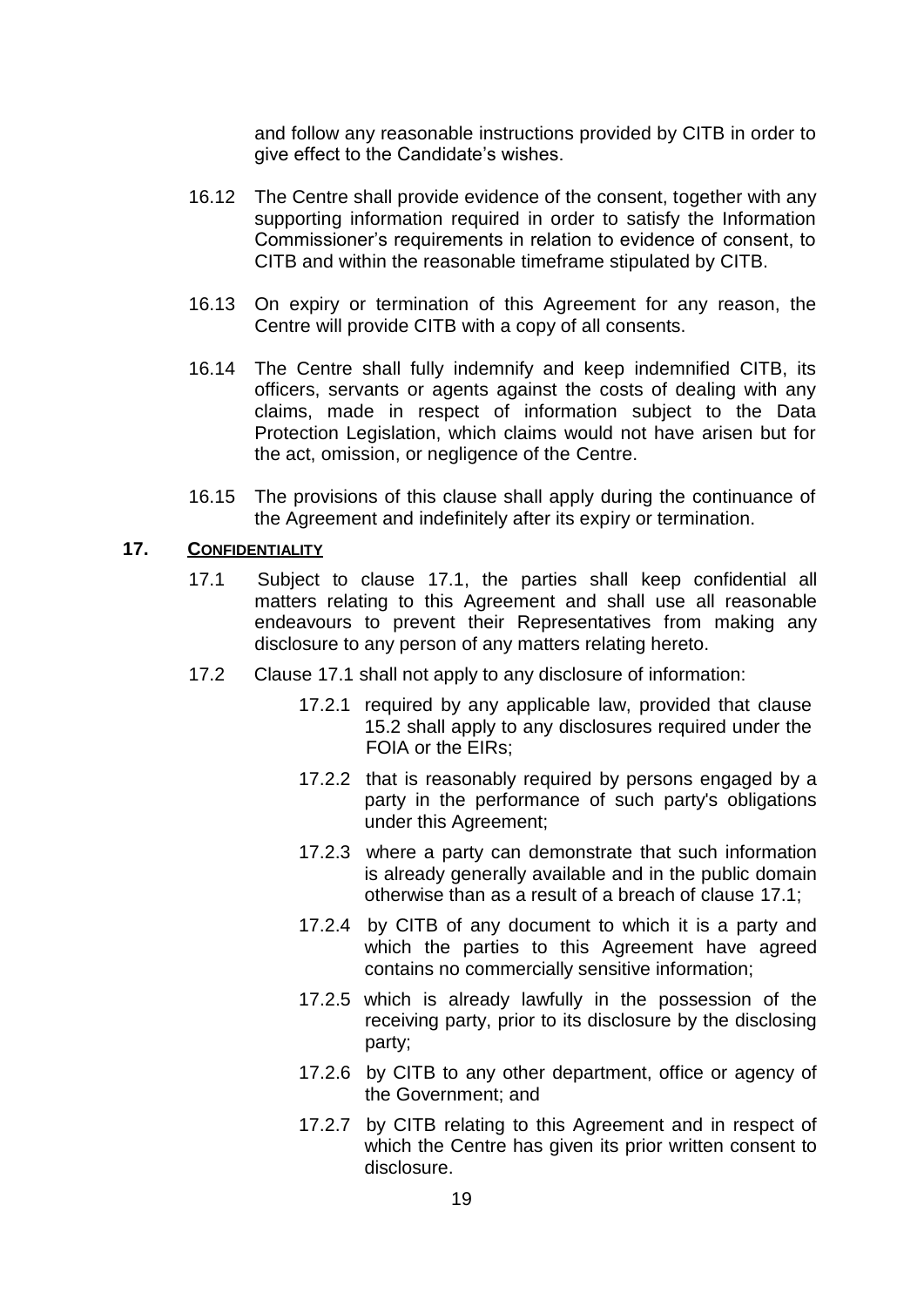17.3 On or before the Termination Date the Centre shall ensure that all documents and/or computer records in its possession, custody or control which relate to personal information of CITB's employees, rate-payers or service users, are delivered up to CITB or securely destroyed.

#### **18. INTELLECTUAL PROPERTY**

- 18.1 The Materials are and shall remain the property of CITB and shall not be:
	- 18.1.1 reproduced or disseminated other than as expressly permitted in this Agreement; or
	- 18.1.2 used either for the purpose of developing any further materials or any other purposes whatsoever without prior consultation with and the written permission of CITB.
- 18.2 CITB grants the Centre a non-exclusive, non-transferable licence to use the Intellectual Property rights in the Materials during the Term in Great Britain or (if applicable) in the country in which the Centre Premises are located solely for the purpose of performing the Services in accordance with this Agreement.
- 18.3 The Centre shall notify CITB immediately if it becomes aware of any unauthorised use of the whole or any part of CITB Intellectual Property.
- 18.4 CITB shall have no liability for any claim resulting from the use of the Materials in combination with any materials not supplied (or approved) by CITB or any variation of any item of the Materials by a party other than CITB or its authorised agent.
- 18.5 CITB shall have no liability for any claim resulting from the use of the Materials (whether or not in combination with any other materials) outside of Great Britain.
- 18.6 CITB does not give any warranty, representation or undertaking that use of the Materials or the exercise of any of the rights granted under this Agreement will not infringe any other Intellectual Property Rights or other rights of any person.
- 18.7 The Centre shall indemnify CITB against all claims, demands, actions, costs, expenses (including legal costs and disbursements on a solicitor client basis), losses and damages arising from or incurred by reason of any infringement or alleged infringement (including the defence of such alleged infringement) of any Intellectual Property right by the availability of the Services, except to the extent that they have been caused by or contributed to by CITB's acts or omissions.

#### **19. TRADE MARK LICENCE**

19.1 CITB grants to the Centre a non-exclusive, non-transferable licence to use in Great Britain the Listed Trade Marks in relation to delivery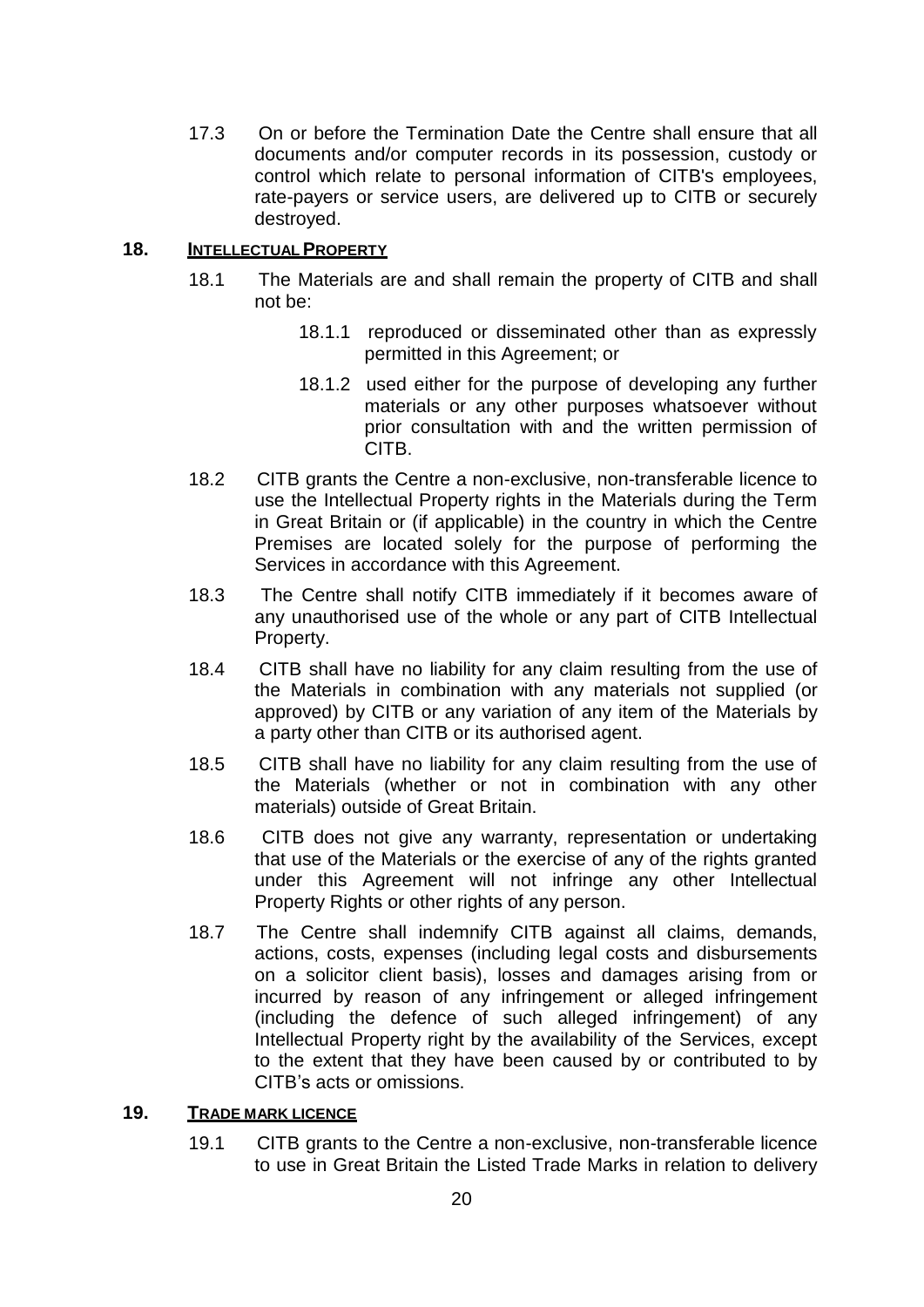of the Services*, s*ubject to and in accordance with the provisions of this Agreement, for the Term of this Agreement. For the avoidance of doubt, the licence granted in this clause 19.1 cannot be sublicensed.

- 19.2 CITB warrants that it is the proprietor of the Listed Trade Marks and is not aware that the Listed Trade Marks or the use of them infringes, or will infringe the rights of any third party provided that CITB shall have no liability for any claim resulting from the use of the Listed Trade Mark outside of Great Britain.
- 19.3 The Centre:
	- 19.3.1 shall comply with the Branding Guidelines at all times;
	- 19.3.2 shall on all authorised copies made of the Materials, faithfully reproduce the copyright symbol, legend or clause or, in the absence of the same, insert the Listed Trade Mark;
	- 19.3.3 will not alter, obscure, remove, conceal or otherwise interfere with any marking on the Materials which refers to CITB as author or developer of Materials or otherwise refers to CITB's copyright or other Intellectual Property rights in the Materials; and
	- 19.3.4 will immediately bring to the attention of CITB any improper or wrongful use of CITB's Listed Trade Marks, emblems, designs, models or other similar industrial, intellectual or commercial property rights which come to the notice of the Centre and will in the performance of its duties under this Agreement use every effort to safeguard the property rights and interests of CITB and take all steps required by CITB to defend such rights.

#### **Suspension**

#### **20. SUSPENSION**

- 20.1 CITB may suspend all or any of the rights granted to the Centre under this Agreement:
	- 20.1.1 in accordance with this clause 20;
	- 20.1.2 in accordance with the Product Documentation;
	- 20.1.3 where in the opinion of CITB the Centre is causing concern in its ability to maintain a satisfactory standard of services to Candidates;
	- 20.1.4 where in the opinion of CITB the Centre failed promptly to take any of the Corrective Actions;
	- 20.1.5 where the Centre, notwithstanding payment of Fees, does not in any period of 12 months deliver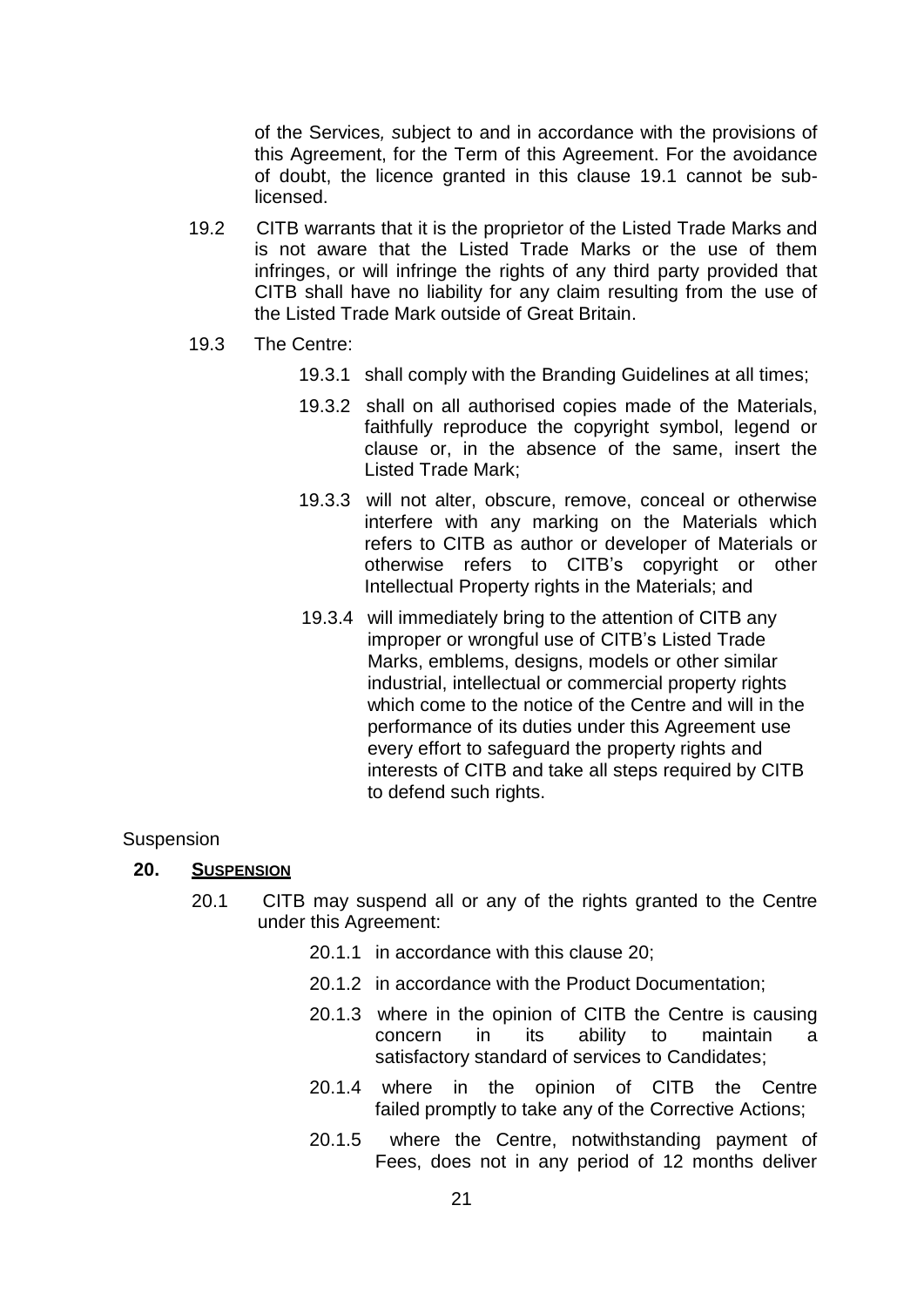any CITB Products;

- 20.1.6 Where CITB becomes entitled under any other term of this Agreement, except termination under clause 23, to terminate this Agreement, whether with or without notice.
- 20.1.7 if under any other Centre Agreement between CITB and the Centre delivery of CITB products under that agreement is suspended or terminated for any reason; or
- 20.1.8 if under a Centre Agreement between CITB and any company in the same group of companies as the Centre delivery of CITB products is suspended or terminated for any reason.
- 20.2 Suspension, other than suspension under clause 20.1.6 will be lifted at such time as CITB is fully satisfied that the actions resulting from an investigation instigated in relation to clause 20.1 have been met.
- 20.3 If this Agreement is suspended by CITB for cause, such suspension shall be at no loss or cost to CITB and the Centre hereby indemnifies CITB against any such losses or costs which CITB may suffer as a result of any such suspension for cause.

Term and Termination

# **21. TERM**

21.1 The Agreement shall come into effect on the Commencement Date and shall continue unless and until terminate by either party in accordance with the provisions of this Agreement.

#### **22. TERMINATION**

- 22.1 CITB may terminate this Agreement in whole or part with immediate effect by the service of written notice on the Centre in the following circumstances:
	- 22.1.1 if the Centre is in breach of any material obligation under this Agreement provided that if the breach is capable of remedy, CITB may only terminate this Agreement under this clause 22.1 if the Centre has failed to remedy such breach within 28 days of receipt of notice from CITB requiring it to do so;
	- 22.1.2 if a Centre fails to pay any amount due under this Agreement on the due date for payment;
	- 22.1.3 the Centre repeatedly breaches the terms of this Agreement or persistently or repeatedly breaches the same term of this Agreement notwithstanding that any one breach may not of itself be a breach of a material obligation;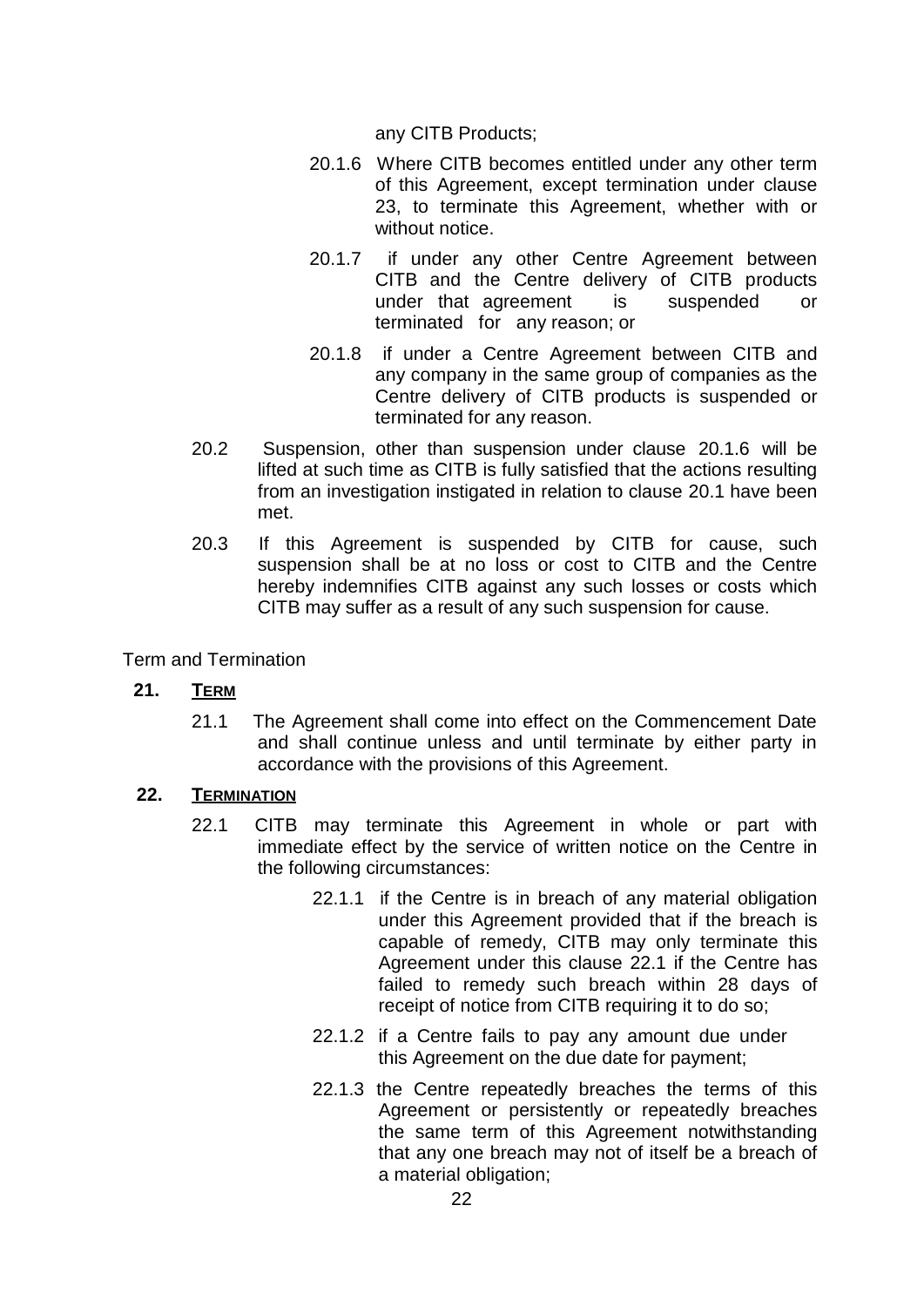- 22.1.4 any action by the Centre, in relation to the Agreement which, in the reasonable opinion of CITB's Authorised Representative, has or may cause significant harm to the reputation of CITB;
- 22.1.5 CITB has reasonable grounds for suspecting fraud on the part of the Centre, Centre Personnel or Candidates;
- 22.1.6 a failure to meet the requirements of CITB to prevent or to remedy malpractice by the Centre or any of the Centre Personnel;
- 22.1.7 if there is an Insolvency Event;
- 22.1.8 if there is a change of control of the Centre within the meaning of section 1124 of the Corporation Tax Act 2010;
- 22.1.9 the Centre (being an individual) dies or, by reason of illness or incapacity (whether mental or physical) is incapable of managing his own affairs or becomes a patient under any mental health legislation;
- 22.1.10 the Centre suspends or ceases, or threatens to suspend or cease, carrying on delivery of CITB Products pursuant to the Form of Agreement;
- 22.1.11 if any other contract between CITB and the Centre for the delivery of CITB products is terminated for any reason; or
- 22.1.12 if any contract between CITB and any company in the same group of companies as the Centre for the delivery of CITB products is terminated for any reason.
- 22.2 If this Agreement is terminated by CITB otherwise than pursuant to clause 23 such termination shall be at no loss or cost to the CITB and the Centre hereby indemnifies CITB against any such losses or costs which CITB may suffer as a result of any such termination for cause.

#### **23. TERMINATION ON NOTICE**

Without affecting any other right or remedy available to it, either party may terminate this Agreement at any time by giving 3 months' written notice to the other party. The party exercising its right under this clause shall not incur any liability to the other party by reason thereof.

#### **24. FORCE MAJEURE**

Neither party shall be in breach of this Agreement nor liable for delay in performing, or failure to perform, any of its obligations under this Agreement if such delay or failure results from events, circumstances or causes beyond its reasonable control, and in such circumstances the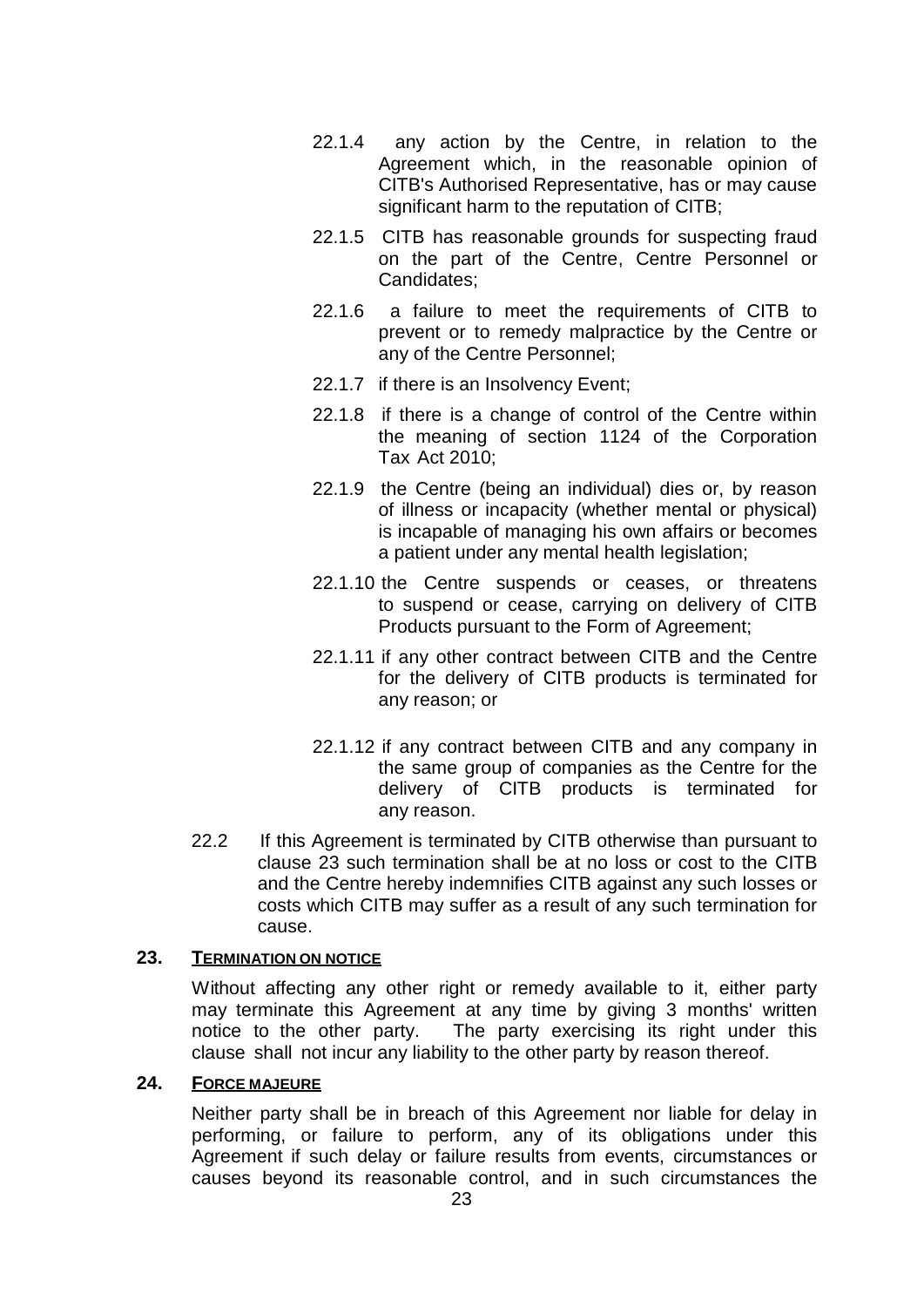affected party shall be entitled to a reasonable extension of the time for performing such obligations, provided that the period of delay or non-performance continues for 6 months, the party not affected may terminate this Agreement by giving 14 days' written notice to the other party.

#### **25. PREVENTION OF CORRUPTION AND CONFLICTS**

- 25.1 The Centre shall and shall procure that person associated with it or other persons who are performing services or providing goods in connection with this Agreement shall:
	- 25.1.1 comply with all applicable laws, statutes, regulations, and codes relating to anti-bribery and anti-corruption including but not limited to the Bribery Act 2010 (**Relevant Requirements**);
	- 25.1.2 not engage in any activity, practice or conduct which would constitute an offence under sections 1, 2 or 6 of the Bribery Act 2010 if such activity, practice or conduct had been carried out in the UK;
	- 25.1.3 comply with CITB, Anti-bribery, Business Ethics and Anti-fraud Policies (available upon request) and in each case as CITB may update them from time to time (**Relevant Policies**);
	- 25.1.4 have and shall maintain in place throughout the term of this Agreement its own policies and procedures, including but not limited to adequate procedures under the Bribery Act 2010, to ensure compliance with the Relevant Requirements, the Relevant Policies and clause 25.1.2, and will enforce them where appropriate;
	- 25.1.5 promptly report to CITB any request or demand for any undue financial or other advantage of any kind received by the Centre in connection with the performance of this Agreement;
	- 25.1.6 immediately notify CITB (in writing) if a foreign public official becomes an officer or employee of the Centre or acquires a direct or indirect interest in the Supplier and the Supplier warrants that it has no foreign public officials as officers or employees at the date of this Agreement);
	- 25.1.7 annually certify to CITB in writing signed by an officer of the Centre, compliance with this clause 25 by the Centre and all persons associated with it under clause
- 25.2. The Centre shall provide such supporting evidence of compliance as CITB may reasonably request.
- 25.2 The Centre shall ensure that any person associated with the Centre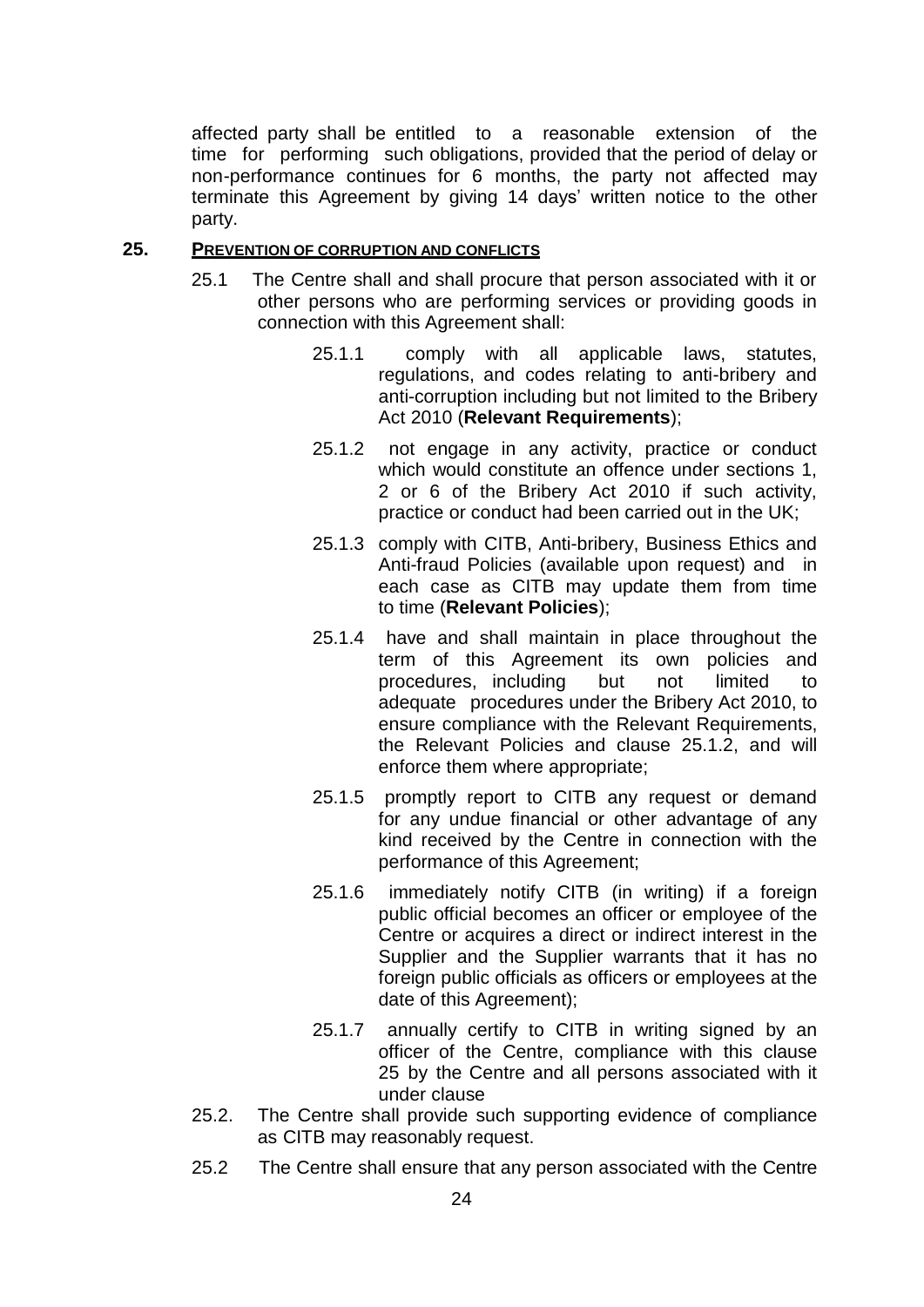who is performing services or providing goods in connection with this Agreement does so only on the basis of a written contract which imposes on and secures from such person terms equivalent to those imposed on the Supplier in this clause 25 (**Relevant Terms**). The Centre shall be responsible for the observance and performance by such persons of the Relevant Terms, and shall be directly liable to CITB for any breach by such persons of any of the Relevant Terms.

- 25.3 Breach of this clause 25 shall be deemed a material breach entitling CITB to terminate this Agreement.
- 25.4 For the purpose of this clause 25, the meaning of adequate procedures and foreign public official and whether a person is associated with another person shall be determined in accordance with section 7(2) of the Bribery Act 2010 (and any guidance issued under section 9 of that Act), sections 6(5) and 6(6) of that Act and section 8 of that Act respectively. For the purposes of this clause 25, a person associated with the Centre includes but is not limited to any subcontractor of CITB.

#### **26. CONSEQUENCES OF TERMINATION**

- 26.1 On the expiry of the Term or if this Agreement is terminated in whole or in part for any reason the Centre shall:
	- 26.1.1 immediately cease performance of the Services;
	- 26.1.2 return all Materials, any other materials bearing CITB's name and/or trade mark and/or logo; and
	- 26.1.3 provide CITB with details of all future bookings by Candidates to receive the Services, including contact details for all Candidates (if instructed by CITB to do so) and CITB may require these details to be provided before termination (where notice to terminate has been served by either party);
	- 26.1.4 immediately cease to display or otherwise use any Intellectual Property Rights or systems connected with CITB Product and all rights granted by this Agreement shall automatically terminate.
- 26.2 On termination of this Agreement (or where reasonably so required by CITB before such termination) the Centre shall procure that all data and other material belonging to CITB (and all media of any nature containing information and data belonging to CITB or relating to the Services), shall be delivered to CITB forthwith and the Centre shall certify full compliance with this clause.
- 26.3 CITB may at any time and from time to time within 12 months following termination or expiry of this Agreement exercise its rights set out in clause 8 (Monitoring and Audit).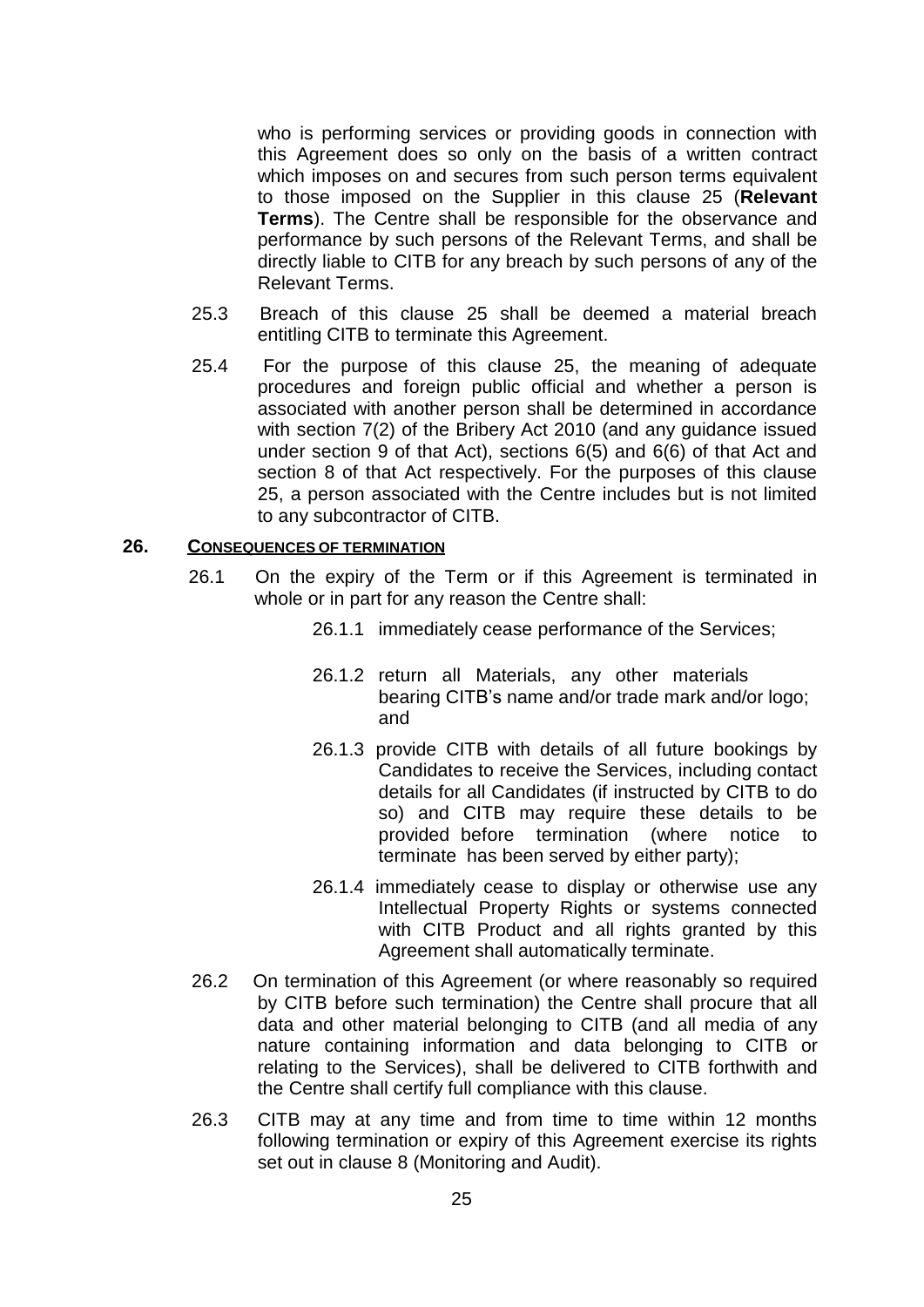- 26.4 Termination howsoever arising shall be without prejudice the accrued rights of the parties as at termination.
- 26.5 The provisions of clause 6(Prevention of fraud), clause 12 (Indemnities), clause 14 (Insurance), clause 15 (Freedom of Information), clause 16 (Data Protection), clause 17 (Confidentiality), clause 22 (Termination) and this clause 26 (Consequences of termination) shall survive termination or expiry of this Agreement.

#### General provisions

#### **27. WAIVER**

No failure or delay by a party to exercise any right or remedy provided under this Agreement or by law shall constitute a waiver of that or any other right or remedy, nor shall it prevent or restrict the further exercise of that or any other right or remedy. No single or partial exercise of such right or remedy shall prevent or restrict the further exercise of that or any other right or remedy.

#### **28. SEVERABILITY**

- 28.1 If any provision or part-provision of this Agreement is or becomes invalid, illegal or unenforceable, it shall be deemed modified to the minimum extent necessary to make it valid, legal and enforceable. If such modification is not possible, the relevant provision or partprovision shall be deemed deleted. Any modification to or deletion of a provision or part-provision under this clause shall not affect the validity and enforceability of the rest of this Agreement.
- 28.2 If one party gives notice to the other of the possibility that any provision or part-provision of this Agreement is invalid, illegal or unenforceable, the parties shall negotiate in good faith to amend such provision so that, as amended, it is legal, valid and enforceable, and, to the greatest extent possible, achieves the intended commercial result of the original provision.

### **29. PARTNERSHIP OR AGENCY**

Nothing in this Agreement is intended to, or shall be deemed to, establish any partnership or joint venture between any of the parties, constitute any party the agent of another party, or authorise any party to make or enter into any commitments for or on behalf of any other party.

#### **30. THIRD PARTY RIGHTS**

Except as expressly provided in the Product Documentation, no one other than a party to this Agreement shall have any right to enforce any of its terms.

#### **31. PUBLICITY**

- 31.1 Save as provided in clause 32, the Centre shall not make, or permit any person to make:
	- 31.1.1 any press announcements or publicise this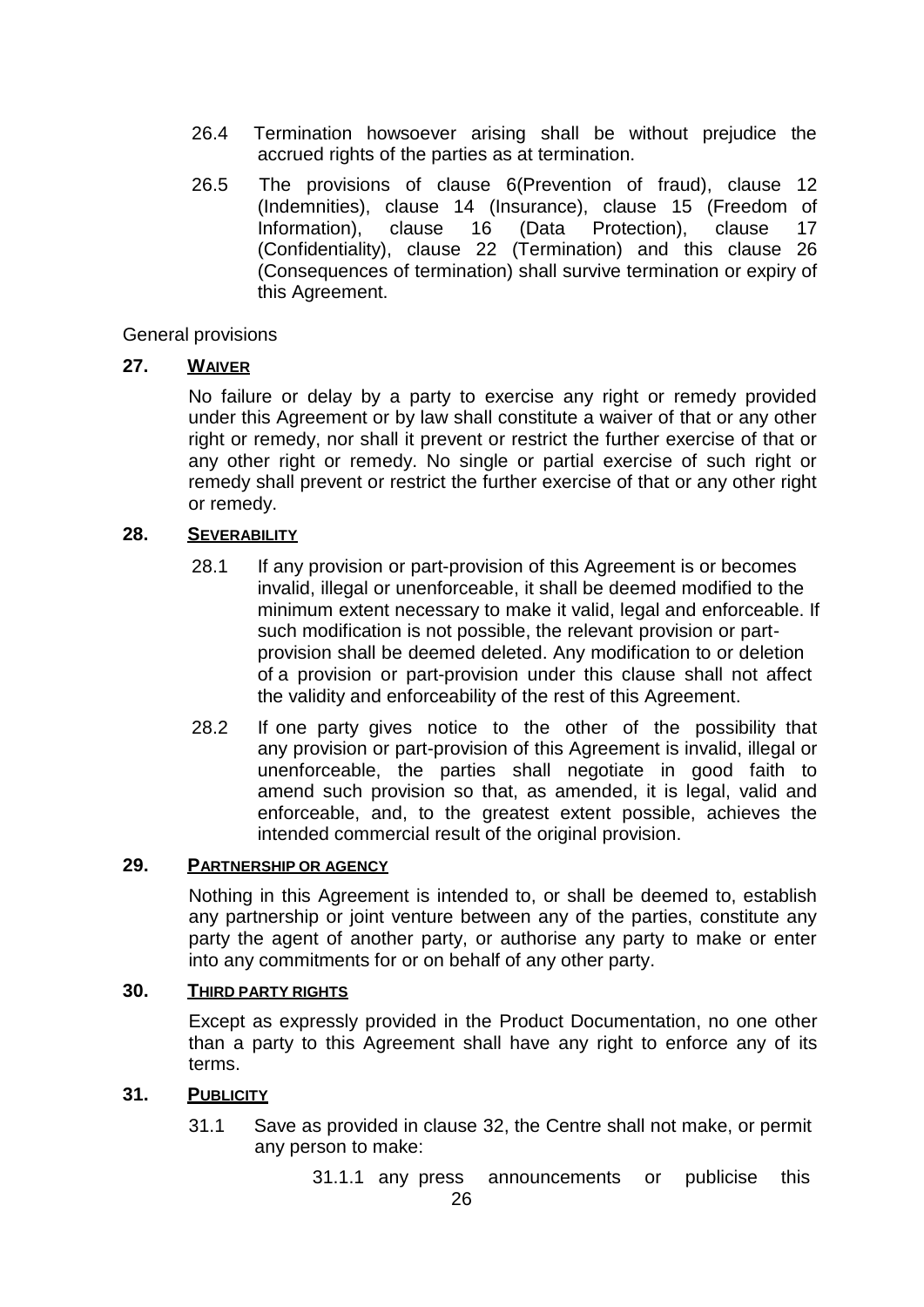Agreement or its contents in any way; or

31.1.2 use CITB's name or logo in any promotion or marketing or announcement of orders.

#### **32. REFERENCES TO CITB**

- 32.1 CITB may develop and provide from time to time at no charge to the Centre, advertising and promotional material which the Centre may use in marketing CITB Product.
- 32.2 The Centre, when marketing CITB Product, may only use or publish those advertising materials provided by or on behalf of or approved in advance by CITB in writing and which comply with the Branding Guidelines.
- 32.3 CITB reserves the right at any time to withdraw its approval of any such materials and the Centre agrees to cease use of such materials with immediate effect.
- 32.4 CITB reserves the rights to seek criminal prosecution of any Centre who seeks to use CITB's name, logo, material or trademarks for unlawful purposes and, where appropriate, will take action within the civil courts against a Centre using CITB's name, logo, material or trademarks for unauthorised or unlawful purposes.

#### **33. NOTICES**

- 33.1 Any notice given to a party under or in connection with this Agreement shall be in writing and shall be:
	- 33.1.1 delivered by hand or by pre-paid first-class post or other next working day delivery service at its registered office (if a company) or its principal place of business (in any other case); or
	- 33.1.2 sent by email to the individual identified by the Centre as the named contact.
- 33.2 Any notice shall be deemed to have been received:
	- 33.2.1 if delivered by hand, on signature of a delivery receipt or at the time the notice is left at the proper address;
	- 33.2.2 if sent by pre-paid first-class post or other next working day delivery service, at 9.00 am on the second Working Day after posting or at the time recorded by the delivery service; or
	- 33.2.3 if sent by email, at 9.00 am on the next Working Day after transmission.
- 33.3 This clause does not apply to the service of any proceedings or other documents in any legal action or, where applicable, any arbitration or other method of dispute resolution.
- 33.4 Any notice to be served under this Agreement shall be marked for